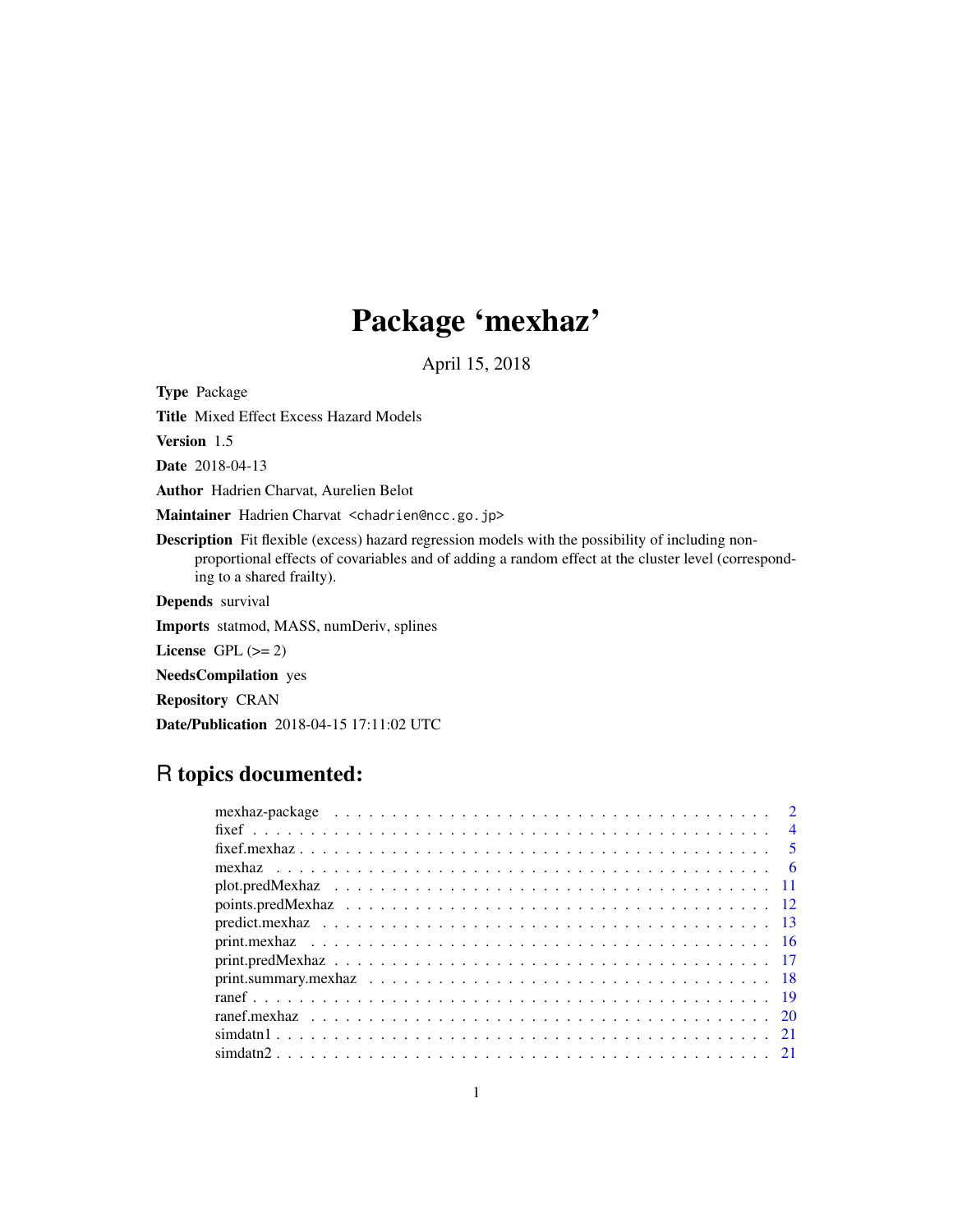<span id="page-1-0"></span>

| Index |  |  |  |  |  |  |  |  |  |  |  |  |  |  |  |  |  |
|-------|--|--|--|--|--|--|--|--|--|--|--|--|--|--|--|--|--|
|       |  |  |  |  |  |  |  |  |  |  |  |  |  |  |  |  |  |
|       |  |  |  |  |  |  |  |  |  |  |  |  |  |  |  |  |  |

mexhaz-package *Mixed effect parametric excess hazard models*

#### Description

Fit an (excess) hazard regression model using different shapes for the baseline hazard (Weibull, piecewise constant, exponential of a B-spline of degree 1 to 3, exponential of a restricted cubic spline), with the possibility to include time-dependent effects of variable(s) and a random effect defined at the cluster level. Follow-up time can be entered in the right-censored or counting process input style. The latter allows the modelling of survival data with delayed entries. The time-dependent effect of a covariable is modelled by adding interaction terms between the covariable and a function of time of the same class as the one used for the baseline hazard (in particular, with the same knots for piecewise constant hazards; and with the same degree and the same knots for B-spline or restricted cubic spline functions). The random effect is assumed to be normally distributed with mean 0 and standard deviation sigma. The optimisation process uses adaptive Gaussian quadrature to calculate the cluster-specific marginal likelihoods. The logarithm of the full marginal likelihood, defined as the sum of the logarithms of the cluster-specific marginal likelihoods, is then maximised using an optimisation routine such as nlm (default) or optim. Functions to compute and plot the predicted (excess) hazard and (net) survival (possibly with cluster-specific predictions in the case of a random effect model) are provided.

#### Details

| Package: | mexhaz     |
|----------|------------|
| Type:    | Package    |
| Version: | 1.5        |
| Date:    | 2018-04-13 |
| License: | $GPL (=2)$ |

#### Author(s)

Hadrien Charvat, Aurelien Belot

#### References

Charvat H, Remontet L, Bossard N, Roche L, Dejardin O, Rachet B, Launoy G, Belot A; CENSUR Working Survival Group. A multilevel excess hazard model to estimate net survival on hierarchical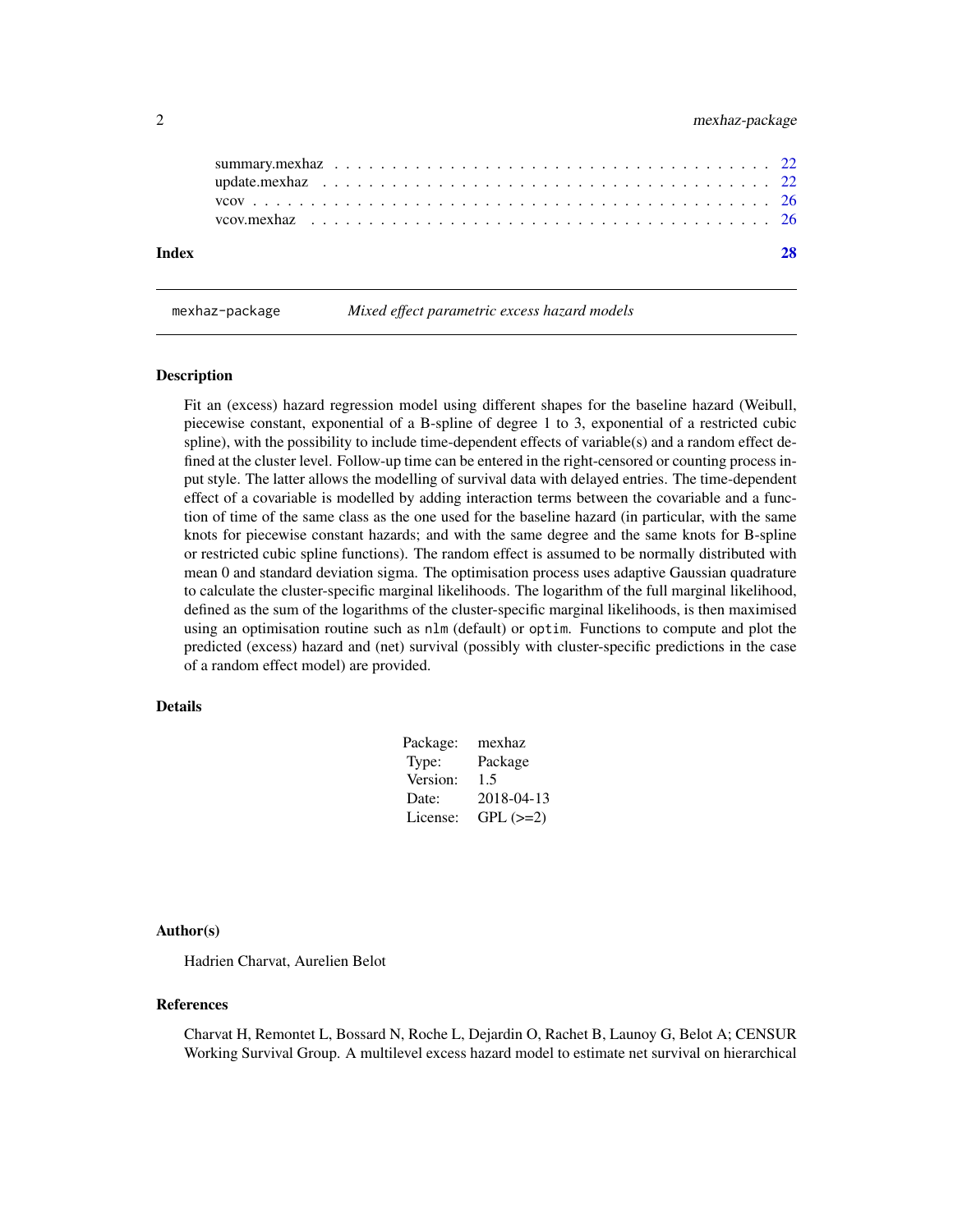#### mexhaz-package 3

data allowing for non-linear and non-proportional effects of covariates. Stat Med 2016;35:3066- 3084 (doi: 10.1002/sim.6881)

#### Examples

```
data(simdatn1)
```

```
## Fit of a mixed-effect excess hazard model, with the baseline hazard
## described by a Weibull distribution (without covariables)
```

```
Mod_weib_mix <- mexhaz(formula=Surv(time=timesurv,
event=vstat)~1, data=simdatn1, base="weibull",
expected="popmrate", verbose=0, random="clust")
```
## Examples of syntax for various models (not run)

```
## Fit of a fixed-effect excess hazard model, with the baseline hazard
## described by a Weibull distribution and with effects of age (agecr),
## deprivation index (depindex) and sex (IsexH) using the optim
## procedure and the BFGS method (see help of optim).
```

```
# Mod_weib <- mexhaz(formula=Surv(time=timesurv,
# event=vstat)~agecr+depindex+IsexH, data=simdatn1, base="weibull",
# expected="popmrate", verbose=1000, fnoptim="optim",
# method="BFGS")
```

```
## Fit of a mixed-effect excess hazard model, with the baseline hazard
## described by a cubic B-spline with two knots at 1 and 5 year and with
## effects of age (agecr), deprivation index (depindex) and sex (IsexH)
```

```
# Mod_bs3_2mix <- mexhaz(formula=Surv(time=timesurv,
# event=vstat)~agecr+depindex+IsexH, data=simdatn1, base="exp.bs",
# degree=3, knots=c(1,5), expected="popmrate", random="clust",
# verbose=1000)
```

```
## Fit of a fixed-effect overall hazard model, with the baseline hazard
## described by a piecewise constant function with the following vector
## of knots (defining the endpoints of the intervals on which the hazard
## is constant): (1,3,5,8), and with effects of age (agecr), deprivation
## index (depindex) and sex (IsexH)
```

```
# Mod_pw <- mexhaz(formula=Surv(time=timesurv, event=vstat)~
# agecr+depindex+IsexH, data= simdatn1, base="pw.cst", knots=c(1,3,5,8),
# verbose=1000)
```

```
## Fit of a fixed-effect excess hazard model, with the baseline hazard
## described by a cubic B-spline with two knots at 1 and 5 year and with
## effects of age (agecr), deprivation index (depindex) and sex (IsexH)
```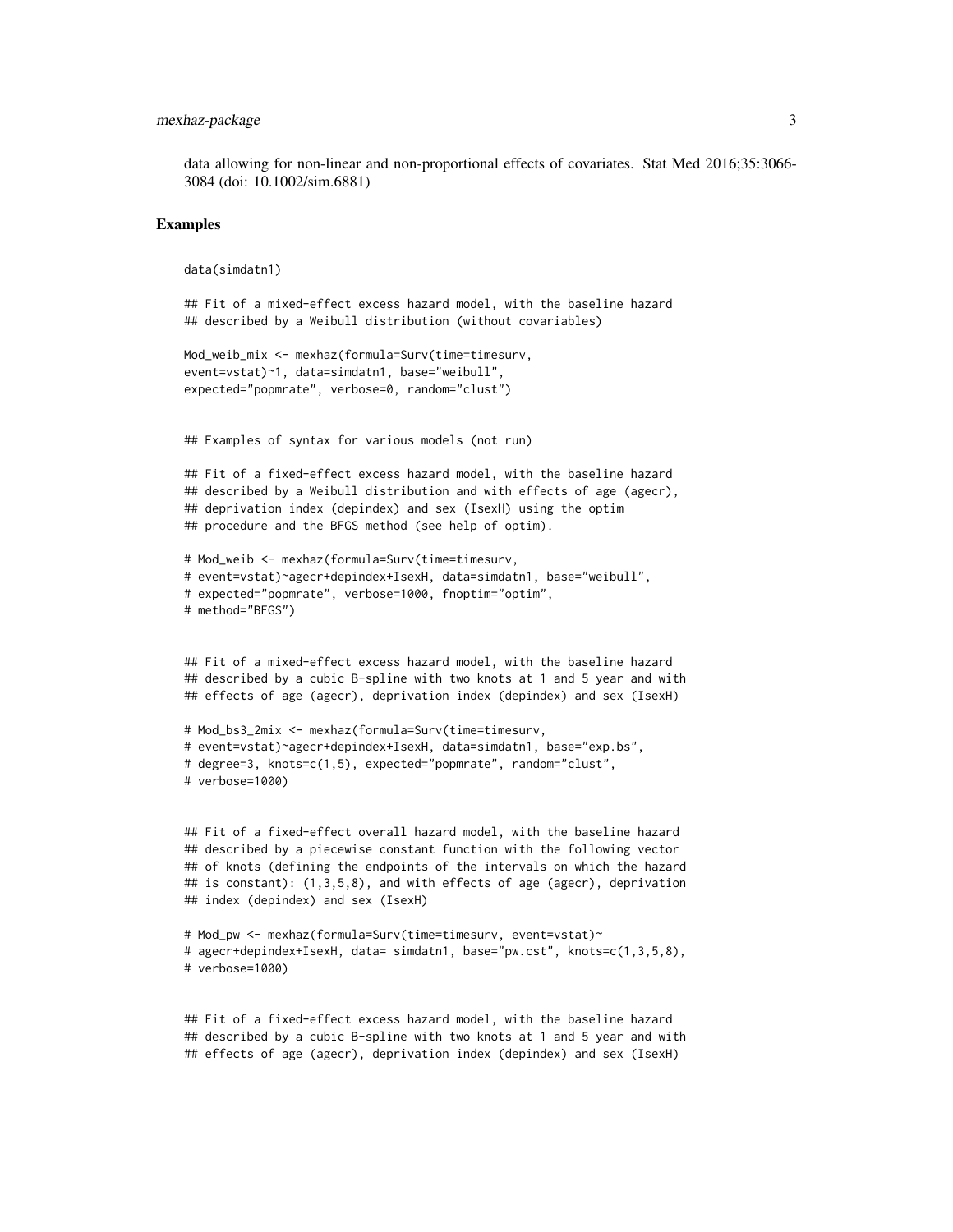```
# Mod_bs3_2 <- mexhaz(formula=Surv(time=timesurv,
# event=vstat)~agecr+depindex+IsexH, data=simdatn1, base="exp.bs",
# degree=3, knots=c(1,5), expected="popmrate", verbose=1000)
## Fit of a mixed-effect excess hazard model, with the baseline hazard
## described by a cubic B-spline with two knots at 1 and 5 year and with
## effects of age (agecr), deprivation index (depindex) and sex (IsexH)
# Mod_bs3_2mix <- mexhaz(formula=Surv(time=timesurv,
# event=vstat)~agecr+depindex+IsexH, data=simdatn1, base="exp.bs",
# degree=3, knots=c(1,5), expected="popmrate", random="clust",
# verbose=1000)
## Fit of a mixed-effect excess hazard model, with the baseline hazard
## described by a cubic B-spline with two knots at 1 and 5 year, with
## effects of age (agecr), deprivation index (depindex) and sex (IsexH)
## and with a time-dependent effect for age (agecr) and sex (IsexH).
# Mod_bs3_2mixnph <- mexhaz(formula=Surv(time=timesurv,
# event=vstat)~agecr+depindex+IsexH + nph(agecr+IsexH), data=simdatn1,
# base="exp.bs", degree=3, knots=c(1,5), expected="popmrate",
# random="clust", verbose=1000)
```
# <span id="page-3-1"></span>fixef *Method for extracting fixed effects*

# Description

This is a generic function.

#### Usage

 $fixef(x, ...)$ 

#### Arguments

|                   | a fitted object from which fixed effects can be extracted.   |
|-------------------|--------------------------------------------------------------|
| $\cdot\cdot\cdot$ | may be required by some methods using this generic function. |

# Value

see the documentation for the specific class.

## See Also

[ranef](#page-18-1)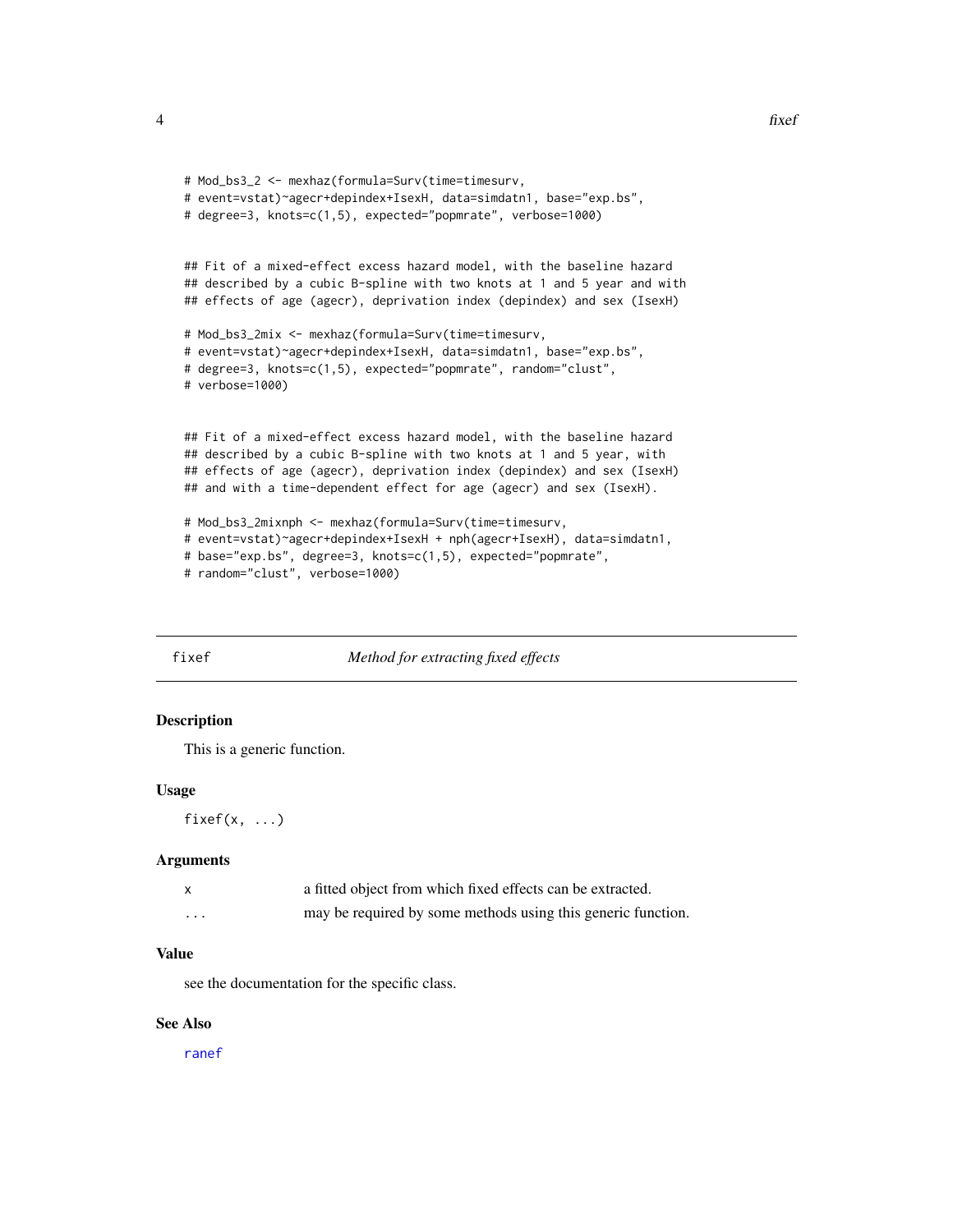#### <span id="page-4-0"></span>fixef.mexhaz 5

# Examples

## See the specific class documentation.

<span id="page-4-1"></span>fixef.mexhaz *Method for extracting fixed effects from a mexhaz object*

#### Description

Display a vector containing the fixed effects of a mexhaz model.

# Usage

## S3 method for class 'mexhaz' fixef $(x, \ldots)$ 

# Arguments

| X | an object of class mexhaz. |
|---|----------------------------|
| . | not used.                  |

# Value

A vector containing the fixed effect estimates.

#### See Also

[mexhaz](#page-5-1)

# Examples

data(simdatn1)

## Fit of a mixed-effect excess hazard model, with the baseline hazard ## described by a Weibull distribution (without covariables)

```
Mod_weib_mix <- mexhaz(formula=Surv(time=timesurv,
event=vstat)~1, data=simdatn1, base="weibull",
expected="popmrate", verbose=0, random="clust")
```
fixef(Mod\_weib\_mix)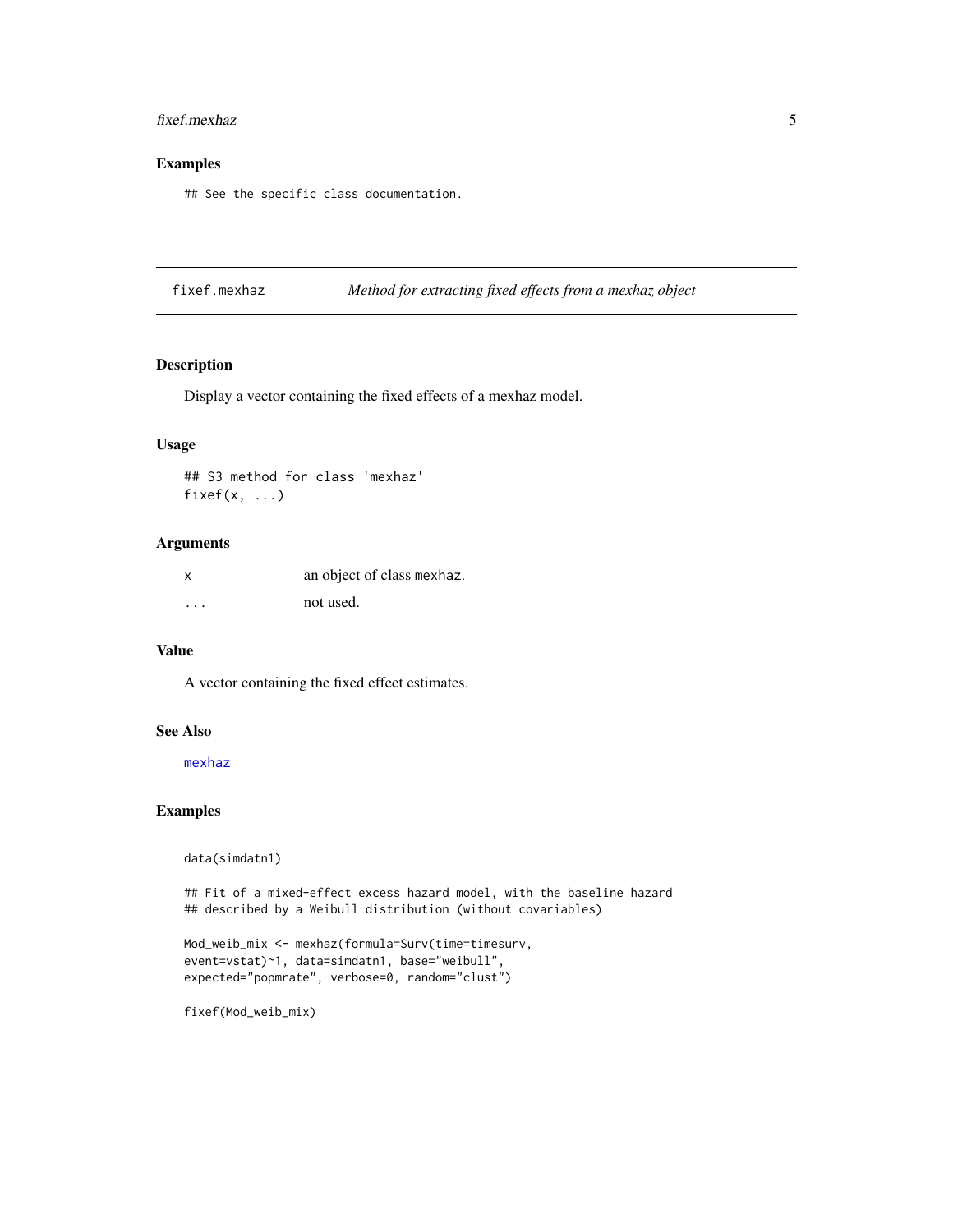<span id="page-5-1"></span><span id="page-5-0"></span>mexhaz *mexhaz function*

#### **Description**

Fit an (excess) hazard regression model using different shapes for the baseline hazard (Weibull, piecewise constant, exponential of a B-spline of degree 1 to 3, exponential of a restricted cubic spline), with the possibility to include time-dependent effects of variable(s) and a random effect defined at the cluster level. The function accepts right-censored and counting process input styles for the follow-up time. The latter allows the modelling of survival data with delayed entries. The time-dependent effect of a covariable is modelled by adding interaction terms between the covariable and a function of time of the same class as the one used for the baseline hazard (in particular, with the same knots for piecewise constant hazards; and with the same degree and the same knots for B-spline or restricted cubic spline functions). The random effect is assumed to be normally distributed with mean 0 and standard deviation sigma. The optimisation process uses adaptive Gaussian quadrature to calculate the cluster-specific marginal likelihoods. The logarithm of the full marginal likelihood, defined as the sum of the logarithms of the cluster-specific marginal likelihoods, is then maximised using an optimisation routine such as nlm (default) or optim.

#### Usage

```
mexhaz(formula, data, expected = NULL, base = c("weibull",
"exp.bs", "exp.ns", "pw.cst"), degree = 3, knots = NULL, bound = NULL,
n.gleg = 20, init = NULL, random = NULL, n.gheq = 10,
fnoptim = c("nlm", "optim"), verbose = 100, method = "Nelder-Mead",
iterlim=10000, numHess=FALSE, print.level=1,...)
```
#### Arguments

| formula | a formula object, with the response on the left of the $\sim$ operator, and the linear<br>predictor on the right. The response must be of the form Surv(time, event)<br>for right censored data or Surv(time, time2, event) for counting process<br>style data. The linear predictor accepts a special instruction nph() for specify-<br>ing variables for which a time-dependent effect should be modelled (if several<br>variables are modelled with time-dependent effects, separate these variables in-<br>side the nph() instruction with $a + sign$ .                                  |
|---------|----------------------------------------------------------------------------------------------------------------------------------------------------------------------------------------------------------------------------------------------------------------------------------------------------------------------------------------------------------------------------------------------------------------------------------------------------------------------------------------------------------------------------------------------------------------------------------------------|
|         | In case time takes the value 0 for some observations when data are entered in the<br>right censored style, it is assumed that these observations refer to events/censoring<br>that occurred on the first day of follow-up. Consequently, a value of 1/730.5<br>(half a day) is substituted in order to make computations possible. However, it<br>should be stressed that this is just a convention and that it does not make much<br>sense if the time scale is not expressed in years. We therefore advise the analyst<br>to deal with 0 time values during the dataset preparation stage. |
| data    | a data. frame containing the variables referred to in the formula, as well as in<br>the expected and random arguments if these arguments are used.                                                                                                                                                                                                                                                                                                                                                                                                                                           |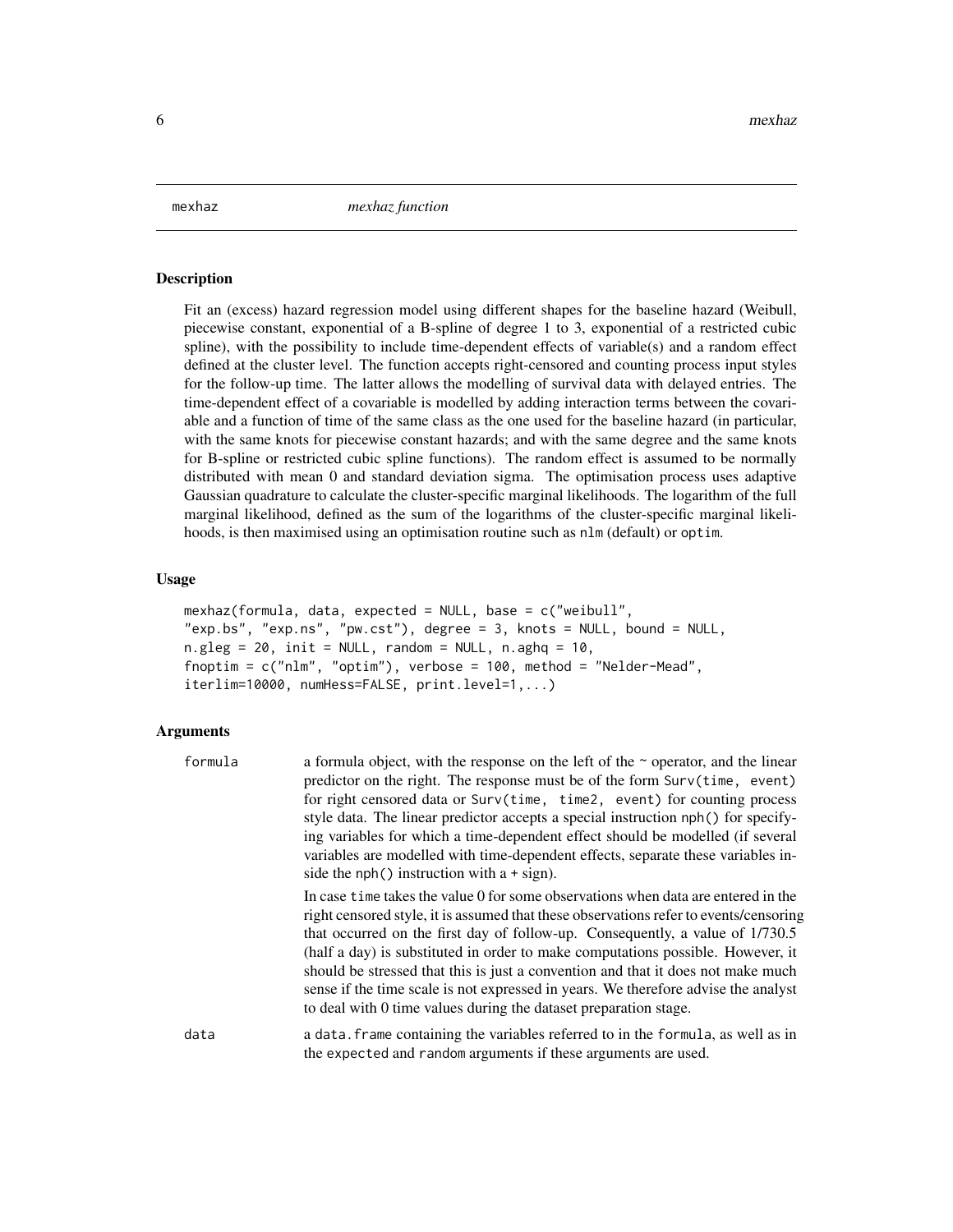| expected | name of the variable (must be given in quotes) representing the population (i.e.,<br>expected) hazard. By default, expected=NULL, which means that the function<br>estimates the overall hazard (and not the excess hazard).                                                                                                                                                                                                                                                                                                                                                                                                                                                                                                                                                                        |
|----------|-----------------------------------------------------------------------------------------------------------------------------------------------------------------------------------------------------------------------------------------------------------------------------------------------------------------------------------------------------------------------------------------------------------------------------------------------------------------------------------------------------------------------------------------------------------------------------------------------------------------------------------------------------------------------------------------------------------------------------------------------------------------------------------------------------|
| base     | functional form that should be used to model the baseline hazard. Selection<br>can be made between the following options: "weibull" for a Weibull haz-<br>ard, "exp.bs" for a hazard described by the exponential of a B-spline (only B-<br>splines of degree 1, 2 or 3 are accepted), "exp.ns" for a hazard described by the<br>exponential of a restricted cubic spline (also called 'natural spline'), "pw.cst"<br>for a piecewise constant hazard. By default, base="weibull".                                                                                                                                                                                                                                                                                                                  |
|          | For the Weibull hazard model, the cumulative hazard is given by the following<br>relationship:                                                                                                                                                                                                                                                                                                                                                                                                                                                                                                                                                                                                                                                                                                      |
|          | $H(t, x, z) =$ lambda*exp(x'b)*t^(rho*exp(z'g))                                                                                                                                                                                                                                                                                                                                                                                                                                                                                                                                                                                                                                                                                                                                                     |
|          | where lambda and rho are the parameters of the Weibull baseline hazard, x rep-<br>resent variables with proportional effect (with corresponding regression coef-<br>ficients 'b') and z represent variables with time-dependent effects (with corre-<br>sponding regression coefficients 'g'). The mexhaz() function does not estimate<br>directly lambda and rho but their logarithms (in the output of the function, these<br>are named respectively 'logLambda' and 'logRho').                                                                                                                                                                                                                                                                                                                   |
|          | For the spline-based hazards, it should be noted that the B-spline and restricted<br>cubic spline bases created internally in the mexhaz() function are identical to<br>those obtained by the use of, respectively, the bs() and ns() functions from the<br>splines package.                                                                                                                                                                                                                                                                                                                                                                                                                                                                                                                        |
| degree   | if base="exp.bs", degree represents the degree of the B-spline used. Only<br>integer values between 1 and 3 are accepted, and 3 is the default.                                                                                                                                                                                                                                                                                                                                                                                                                                                                                                                                                                                                                                                     |
| knots    | if base="exp.bs" or "exp.ns", knots is the vector of interior knots of the<br>spline. If base="pw.cst", knots is the vector defining the endpoints of the time<br>intervals on which the hazard is assumed to be constant. By default, knots=NULL<br>(that is, it produces a B-spline with no interior knots if base="exp.bs", a linear<br>B-spline with no interior knots if base="exp.ns", or a constant hazard over the<br>whole follow-up period if base="pw.cst").                                                                                                                                                                                                                                                                                                                             |
| bound    | a vector of two numerical values corresponding to the boundary knots of the<br>spline functions. If base="exp.bs" or base="exp.ns", computation of the B-<br>spline basis requires that boundary knots be given. The bound argument allows<br>the user to specify these boundary knots. If base="exp.bs", the interval defined<br>by the boundary knots must at least include the interval $c(\theta, \max(\text{time}))$ (oth-<br>erwise, there could be problems with ill-conditioned bases). If base="exp.ns",<br>the boundary knots correspond to the knots beyond which the spline is con-<br>trained to be linear (in that case, the boundary knots can be values contained in<br>$c(\theta, \max(\text{time}))$ . By default, the boundary knots are set to $c(\theta, \max(\text{time}))$ . |
| n.gleg   | if base="exp.bs" and degree is equal to 2 or 3, or if base="exp.ns", the cu-<br>mulative hazard is computed via Gauss-Legendre quadrature and n.gleg is the<br>number of quadrature nodes to be used to compute the cumulative hazard. By<br>default, n.gleg=20.                                                                                                                                                                                                                                                                                                                                                                                                                                                                                                                                    |
| init     | vector of initial values. By default init=NULL and the initial values are inter-<br>nally set to the following values:<br>for the baseline hazard:                                                                                                                                                                                                                                                                                                                                                                                                                                                                                                                                                                                                                                                  |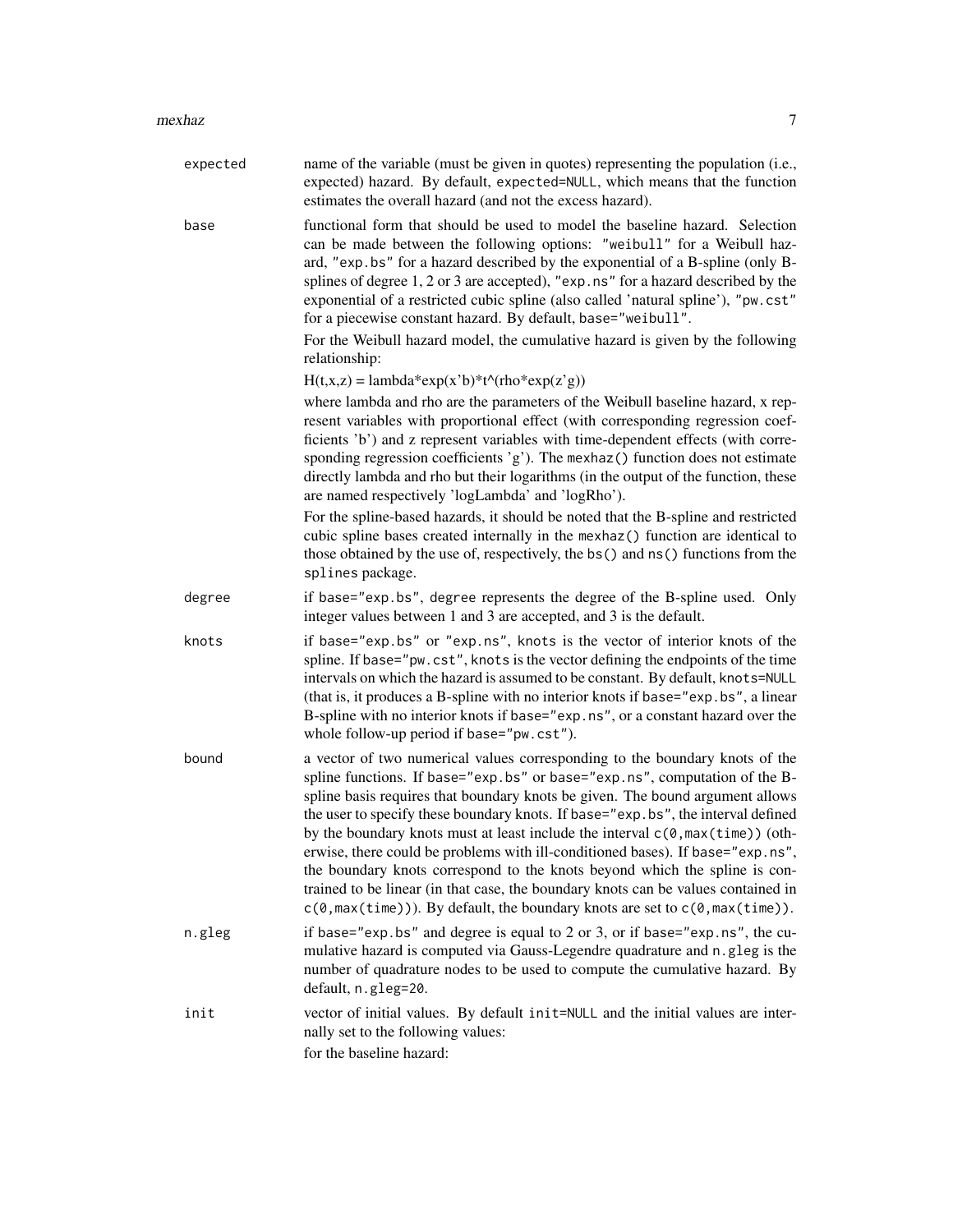|             | if base="weibull", the scale and shape parameters are set to $log(0.1)$ ;<br>if base="exp. bs", the parameters of the B-spline are all set to $-1$ ;                                                                                                                                                                                                                                                                                                                                                                                                                                                              |
|-------------|-------------------------------------------------------------------------------------------------------------------------------------------------------------------------------------------------------------------------------------------------------------------------------------------------------------------------------------------------------------------------------------------------------------------------------------------------------------------------------------------------------------------------------------------------------------------------------------------------------------------|
|             | if base="exp.ns", the parameters of the restricted cubic spline are all set to -1;<br>if base="pw.cst", the logarithm of the piecewise-constant hazards are set to -1;<br>the parameters describing the effects of the covariables are all set to 0;                                                                                                                                                                                                                                                                                                                                                              |
|             | the parameter representing the standard deviation of the random effect is set to<br>0.1.                                                                                                                                                                                                                                                                                                                                                                                                                                                                                                                          |
| random      | name of the variable to be entered as a random effect (must be given between<br>quotes), representing the cluster membership. By default, random=NULL which<br>means that the function fits a fixed effects model.                                                                                                                                                                                                                                                                                                                                                                                                |
| n.aghq      | number of quadrature points to be used for estimating the cluster-specific marginal<br>likelihoods by adaptive Gauss-Hermite quadrature. By default, n. aghq=10.                                                                                                                                                                                                                                                                                                                                                                                                                                                  |
| fnoptim     | name of the R optimisation procedure used to maximise the likelihood. Selec-<br>tion can be made between "nlm" (by default) and "optim".                                                                                                                                                                                                                                                                                                                                                                                                                                                                          |
| verbose     | integer parameter representing the frequency at which the current state of the<br>optimisation process is displayed. Internally, an 'evaluation' is defined as an<br>estimation of the log-likelihood for a given vector of parameters. This means<br>that the number of evaluations is increased each time the optimisation procedure<br>updates the value of any of the parameters to be estimated. If verbose=n (with<br>n an integer), the function will display the current values of the parameters, the<br>log-likelihood and the time elapsed every n evaluations. If verbose=0, nothing<br>is displayed. |
| method      | if fnoptim="optim", method represents the optimisation method to be used<br>by optim. By default, method="Nelder-Mead". This parameter is not used if<br>fnoptim="nlm".                                                                                                                                                                                                                                                                                                                                                                                                                                           |
| iterlim     | if fnoptim="nlm", iterlim represents the maximum number of iterations be-<br>fore the nlm optimisation procedure is terminated. By default, iterlim is set to<br>10000. This parameter is not used if fnoptim="optim" (in this case, the max-<br>imum number of iterations must be given as part of a list of control parameters<br>via the control argument: see the help page of optim for further details).                                                                                                                                                                                                    |
| numHess     | logical value allowing the user to choose between the Hessian returned by the<br>optimization algorithm (default) or the Hessian estimated by the hessian func-<br>tion from the numDeriv package. The latter might be more accurate but its esti-<br>mation is more time-consuming. We suggest to use the default Hessian estima-<br>tion procedure during model building and estimate the numDeriv-based Hessian<br>only on the final model.                                                                                                                                                                    |
| print.level | this argument is only used if fnoptim="nlm". It determines the level of printing<br>during the optimisation process. The default value (for the mexhaz function) is<br>set to '1' which means that details on the initial and final step of the optimisation<br>procedure are printed (see the help page of nlm for further details).                                                                                                                                                                                                                                                                             |
| .           | represents additional parameters directly passed to nlm or optim to control the<br>optimisation process.                                                                                                                                                                                                                                                                                                                                                                                                                                                                                                          |

# Value

An object of class mexhaz containing the following elements: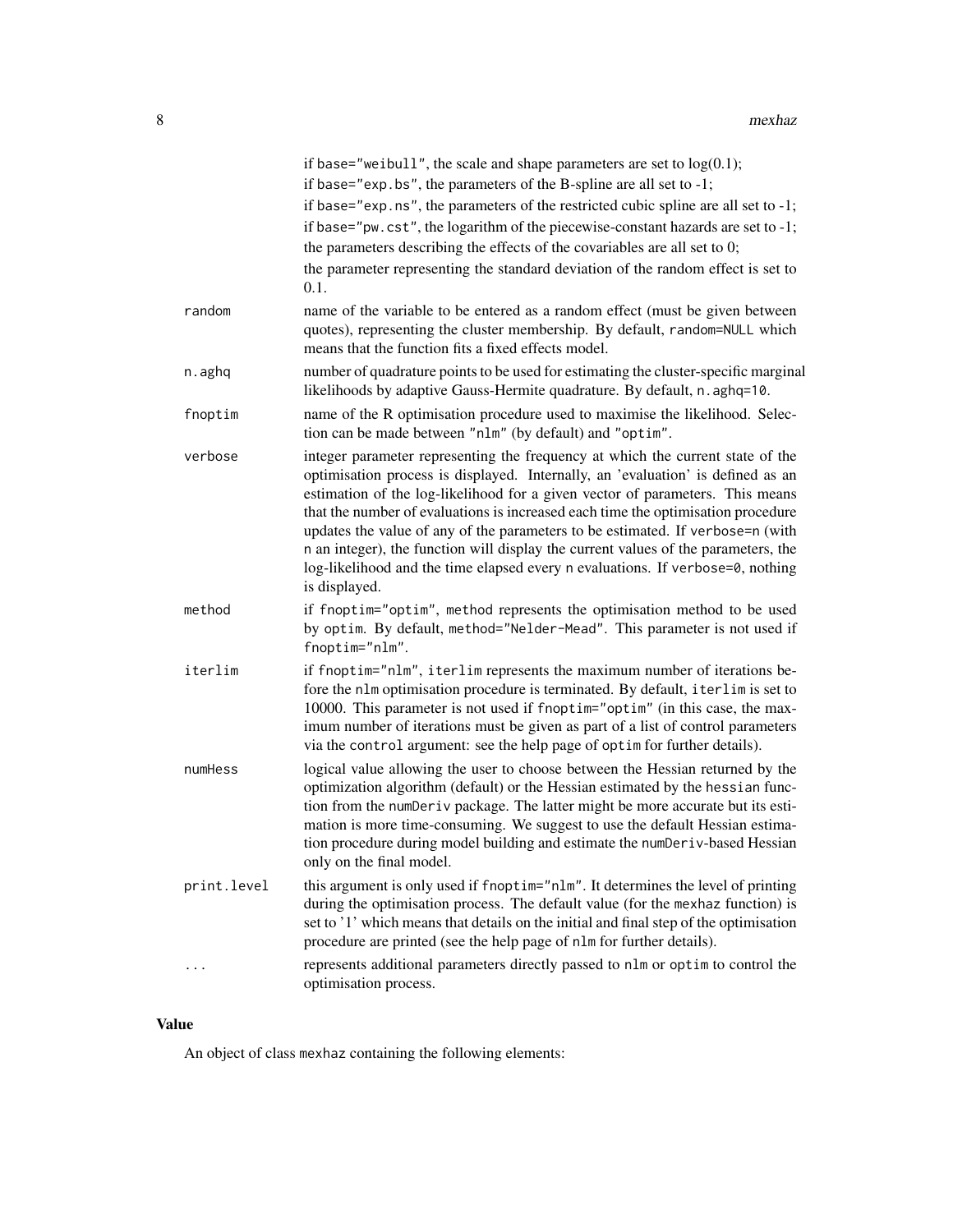#### mexhaz 9

| dataset         | name of the dataset used to fit the model.                                                                                                                                                                                                                                                                                                                                        |
|-----------------|-----------------------------------------------------------------------------------------------------------------------------------------------------------------------------------------------------------------------------------------------------------------------------------------------------------------------------------------------------------------------------------|
| call            | function call on which the model is based.                                                                                                                                                                                                                                                                                                                                        |
| formula         | formula part of the call.                                                                                                                                                                                                                                                                                                                                                         |
| expected        | name of the variable corresponding to the expected hazard (takes the value NA<br>for standard, i.e., 'non-excess' hazard models).                                                                                                                                                                                                                                                 |
| xlevels         | information concerning the levels of the categorical variables used in the model<br>(used by predict.mexhaz).                                                                                                                                                                                                                                                                     |
| n.obs.tot       | total number of observations in the dataset.                                                                                                                                                                                                                                                                                                                                      |
| n.obs           | number of observations used to fit the model (after exclusion of missing values).                                                                                                                                                                                                                                                                                                 |
| n.events        | number of events (after exclusion of missing values).                                                                                                                                                                                                                                                                                                                             |
| n.clust         | number of clusters.                                                                                                                                                                                                                                                                                                                                                               |
| n.time.0        | number of observations for which the observed follow-up time was equal to 0<br>(only for right censored type data).                                                                                                                                                                                                                                                               |
| base            | function used to model the baseline hazard.                                                                                                                                                                                                                                                                                                                                       |
| max.time        | maximal observed time in the dataset.                                                                                                                                                                                                                                                                                                                                             |
| bounds          | vector of boundary values used to define the B-spline (or natural spline) bases.                                                                                                                                                                                                                                                                                                  |
| degree          | degree of the B-spline used to model the logarithm of the baseline hazard.                                                                                                                                                                                                                                                                                                        |
| knots           | vector of interior knots used to define the B-spline (or natural spline) bases.                                                                                                                                                                                                                                                                                                   |
| names.ph        | names of the covariables with a proportional effect.                                                                                                                                                                                                                                                                                                                              |
| random          | name of the variable defining cluster membership (set to NA in the case of a<br>purely fixed effects model).                                                                                                                                                                                                                                                                      |
| init            | a vector containing the initial values of the parameters.                                                                                                                                                                                                                                                                                                                         |
| coefficients    | a vector containing the parameter estimates.                                                                                                                                                                                                                                                                                                                                      |
| std.errors      | a vector containing the standard errors of the parameter estimates.                                                                                                                                                                                                                                                                                                               |
| <b>VCOV</b>     | the variance-covariance matrix of the estimated parameters.                                                                                                                                                                                                                                                                                                                       |
| mu.hat          | a data. frame containing the estimated cluster-specific random effects (shrink-<br>age estimators).                                                                                                                                                                                                                                                                               |
| var.mu.hat      | the covariance matrix of the cluster-specific shrinkage estimators.                                                                                                                                                                                                                                                                                                               |
| ycov.fix.mu.hat |                                                                                                                                                                                                                                                                                                                                                                                   |
|                 | a matrix containing the covariances between the fixed effect and the cluster-<br>specific shrinkage estimators. More specifically, the i-th line of the matrix rep-<br>resents the covariances between the shrinkage estimator of the i-th cluster and<br>the fixed effect estimates. This matrix is used by the function predict.mexhaz<br>to make cluster-specific predictions. |
| n.par           | number of estimated parameters.                                                                                                                                                                                                                                                                                                                                                   |
| n.gleg          | number of Gauss-Legendre quadrature points used to calculate the cumulative<br>(excess) hazard (only relevant if a B-spline of degree 2 or 3 or a cubic restricted<br>spline was used to model the logarithm of the baseline hazard).                                                                                                                                             |
| n.aghq          | number of adaptive Gauss-Hermite quadrature points used to calculate the cluster-<br>specific marginal likelihoods (only relevant if a multi-level model is fitted).                                                                                                                                                                                                              |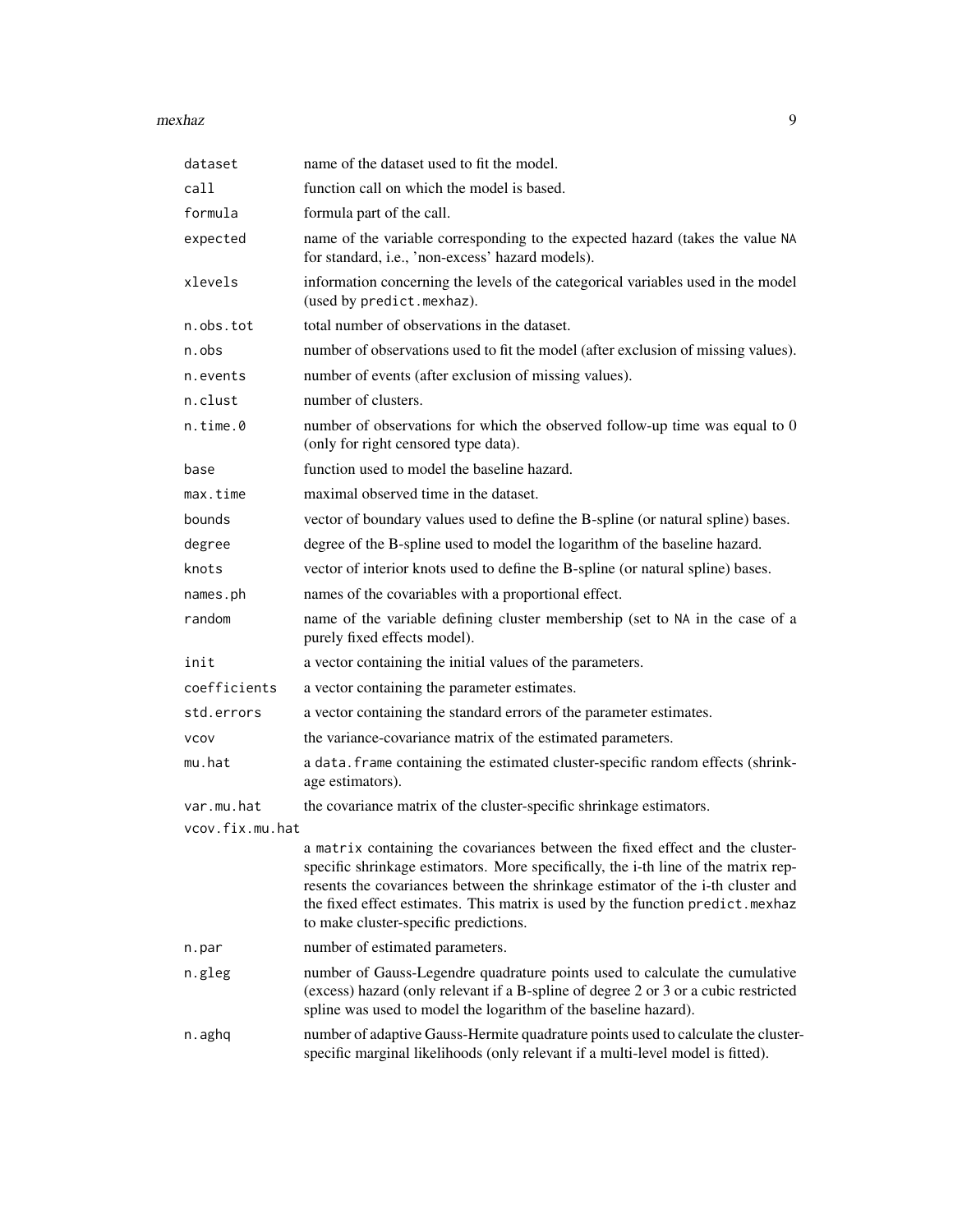<span id="page-9-0"></span>

| fnoptim      | name of the R optimisation procedure used to maximise the likelihood.                                                                                                         |
|--------------|-------------------------------------------------------------------------------------------------------------------------------------------------------------------------------|
| method       | optimisation method used by optim.                                                                                                                                            |
| code         | code (integer) indicating the status of the optimisation process (this code has<br>a different meaning for nlm and for optim: see their respective help page for<br>details). |
| loglik       | value of the log-likelihood at the end of the optimisation procedure.                                                                                                         |
| iter         | number of iterations used in the optimisation process.                                                                                                                        |
| eval         | number of evaluations used in the optimisation process.                                                                                                                       |
| time.elapsed | total time required to reach convergence.                                                                                                                                     |

#### Author(s)

Hadrien Charvat, Aurelien Belot

#### References

Charvat H, Remontet L, Bossard N, Roche L, Dejardin O, Rachet B, Launoy G, Belot A; CENSUR Working Survival Group. A multilevel excess hazard model to estimate net survival on hierarchical data allowing for non-linear and non-proportional effects of covariates. Stat Med 2016;35:3066- 3084 (doi: 10.1002/sim.6881)

#### See Also

[fixef.mexhaz](#page-4-1), [predict.mexhaz](#page-12-1), [print.mexhaz](#page-15-1), [ranef.mexhaz](#page-19-1), [summary.mexhaz](#page-21-1), [update.mexhaz](#page-21-2), [vcov.mexhaz](#page-25-1)

#### Examples

```
data(simdatn1)
```
## Fit of a mixed-effect excess hazard model, with the baseline hazard ## described by a Weibull distribution (without covariables)

```
Mod_weib_mix <- mexhaz(formula=Surv(time=timesurv,
event=vstat)~1, data=simdatn1, base="weibull",
expected="popmrate", verbose=0, random="clust")
```
## More complex examples (not run)

## Fit of a mixed-effect excess hazard model, with the baseline hazard ## described by a cubic B-spline with two knots at 1 and 5 year and with ## effects of age (agecr), deprivation index (depindex) and sex (IsexH)

```
# Mod_bs3_2mix_nph <- mexhaz(formula=Surv(time=timesurv,
# event=vstat)~agecr+depindex+IsexH+nph(agecr), data=simdatn1,
# base="exp.bs", degree=3, knots=c(1,5), expected="popmrate",
# random="clust", verbose=1000)
```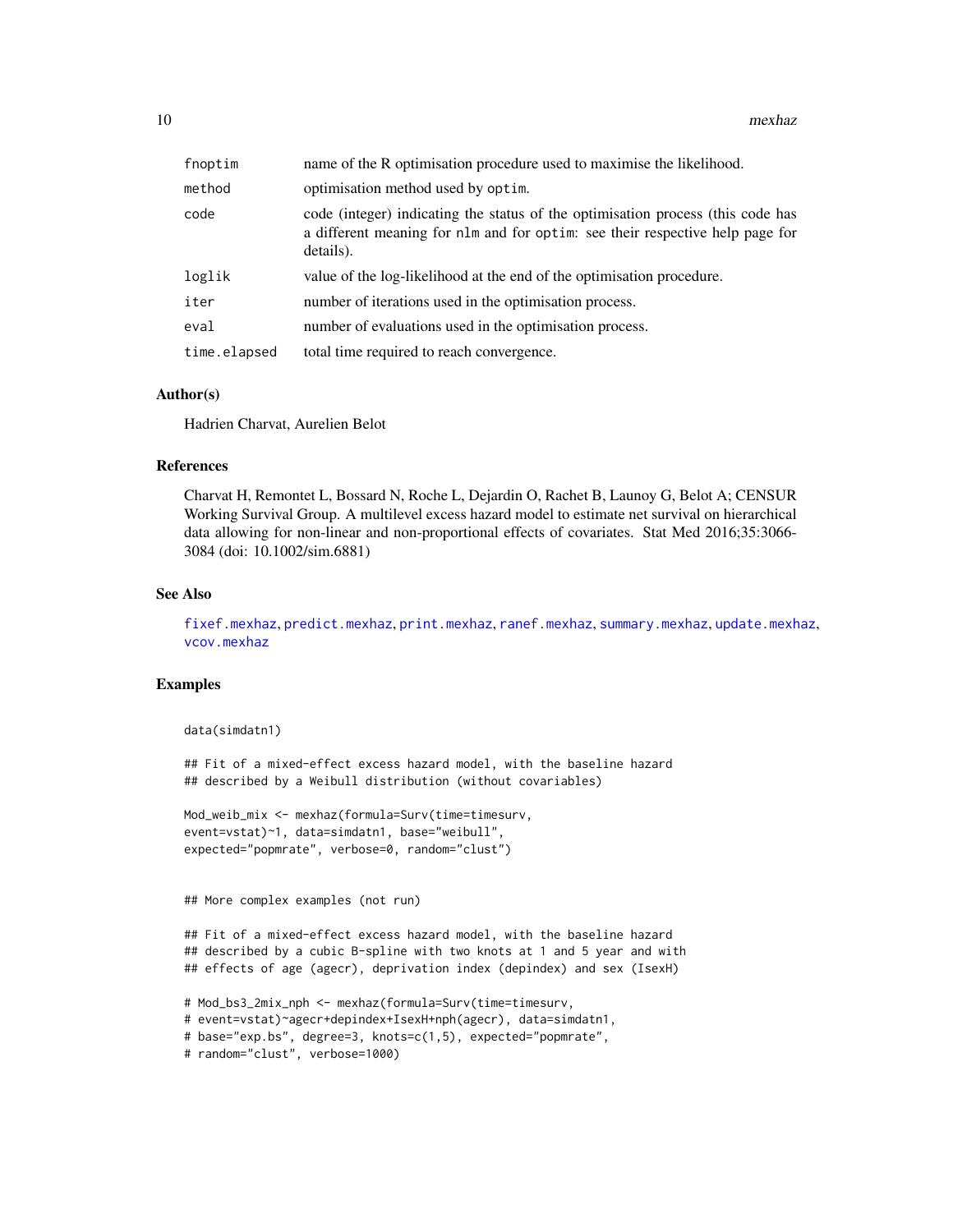<span id="page-10-0"></span>## Fit of a mixed-effect excess hazard model, with the baseline hazard ## described by a restricted cubic spline with two knots at the ## tertiles of the distribution of follow-up times for individuals who ## presented the event and with effects of age (agecr) and sex (IsexH) # Mod\_ns3\_2mix\_nph <- mexhaz(formula=Surv(time=timesurv, # event=vstat)~agecr+nph(agecr), data=simdatn1, base="exp.ns", degree=3,

# knots=quantile(simdatn1[simdatn1\$vstat==1,]\$timesurv, probs=c(1:2/3)),

```
# expected="popmrate", random="clust", verbose=1000)
```
<span id="page-10-1"></span>plot.predMexhaz *Plot method for a predMexhaz object*

# Description

Function for plotting the predicted (excess) hazard or (net) survival based on a predMexhaz object.

#### Usage

```
## S3 method for class 'predMexhaz'
plot(x, which=c("surv", "hazard"), conf.int=TRUE,
lty.pe="solid", lty.ci="dashed", ...)
```
#### Arguments

| X        | an object of class predMexhaz, corresponding to (excess) hazard and (net) sur-<br>vival predictions based on a survival model fitted with the mexhaz function.<br>Predictions can be obtained for multiple times for one vector of covariables<br>("multitime") or for several vectors of covariables at one time point ("multiobs").<br>The plot() function only applies to the "multitime" type of predictions. |
|----------|-------------------------------------------------------------------------------------------------------------------------------------------------------------------------------------------------------------------------------------------------------------------------------------------------------------------------------------------------------------------------------------------------------------------|
| which    | type of curve to be plotted. Selection can be made between "surv" (default<br>value) for the (net) survival curve and "hazard" for the (excess) hazard.                                                                                                                                                                                                                                                           |
| conf.int | logical value allowing the user to decide whether to plot the confidence limits of<br>the survival (or hazard).                                                                                                                                                                                                                                                                                                   |
| lty.pe   | type of line used for drawing the hazard/survival estimate.                                                                                                                                                                                                                                                                                                                                                       |
| lty.ci   | type of line used for drawing the confidence limits.                                                                                                                                                                                                                                                                                                                                                              |
| $\cdot$  | additional parameters that are directly passed to the plot function. These pa-<br>rameters will apply simultaneously to the point estimate and confidence limit<br>curves.                                                                                                                                                                                                                                        |

# See Also

[predict.mexhaz](#page-12-1), [points.predMexhaz](#page-11-1)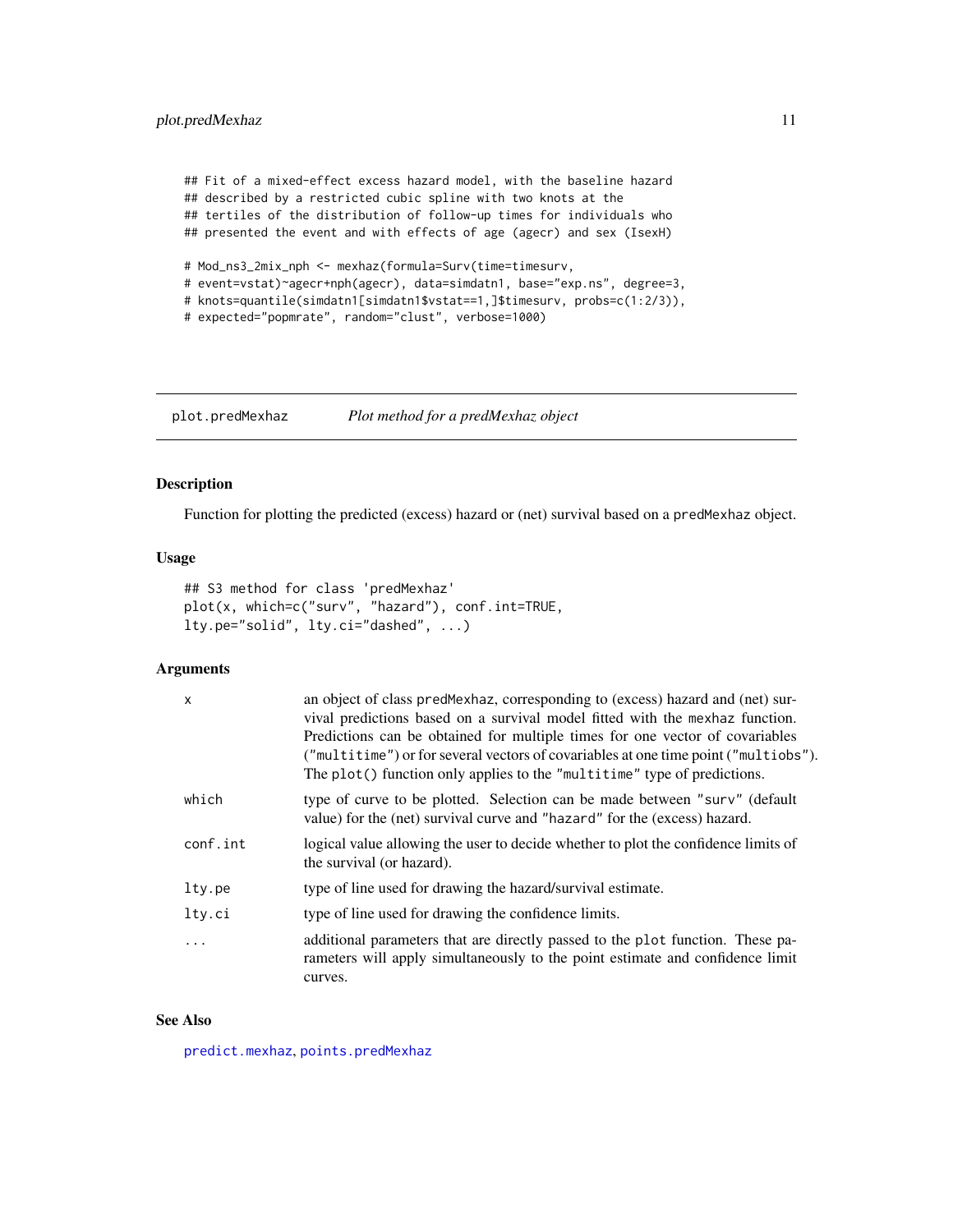# <span id="page-11-0"></span>Examples

```
data(simdatn1)
```

```
## Fit of a fixed-effect hazard model, with the baseline hazard
## described by a linear B-spline with two knots at 1 and 5 year and with
## effects of age (agecr), deprivation index (depindex) and sex (IsexH)
```

```
Mod_bs2_2 <- mexhaz(formula=Surv(time=timesurv,
event=vstat)~agecr+depindex+IsexH, data=simdatn1, base="exp.bs",
degree=2, knots=c(1,5), verbose=0)
```

```
## Prediction at several time points for one vector of covariates
Pred_Modbs2_2A <- predict(Mod_bs2_2, time.pts=seq(0,10,by=0.1),
data.val=data.frame(agecr=0,depindex=0.5,IsexH=1))
```

```
plot(Pred_Modbs2_2A, which="hazard")
```
<span id="page-11-1"></span>points.predMexhaz *Points method for a predMexhaz object*

#### Description

Function for adding to an already existing graphical window the predicted (excess) hazard or (net) survival based on a predMexhaz object.

# Usage

```
## S3 method for class 'predMexhaz'
points(x, which=c("surv", "hazard"), conf.int=TRUE,
lty.pe="solid", lty.ci="dashed", ...)
```
### Arguments

| $\times$ | an object of class predMexhaz, corresponding to (excess) hazard and (net) sur-<br>vival predictions based on a survival model fitted with the mexhaz function.<br>Predictions can be obtained for multiple times for one vector of covariables<br>("multitime") or for several vectors of covariables at one time point ("multiobs").<br>The points () function only applies to the "multitime" type of predictions. |
|----------|----------------------------------------------------------------------------------------------------------------------------------------------------------------------------------------------------------------------------------------------------------------------------------------------------------------------------------------------------------------------------------------------------------------------|
| which    | type of curve to be plotted. Selection can be made between "surv" (default<br>value) for the (net) survival curve and "hazard" for the (excess) hazard.                                                                                                                                                                                                                                                              |
| conf.int | logical values allowing the user to decide whether to plot the confidence limits<br>of the survival (or hazard).                                                                                                                                                                                                                                                                                                     |
| lty.pe   | type of line used for drawing the hazard/survival estimate.                                                                                                                                                                                                                                                                                                                                                          |
| lty.ci   | type of line used for drawing the confidence limits.                                                                                                                                                                                                                                                                                                                                                                 |
|          |                                                                                                                                                                                                                                                                                                                                                                                                                      |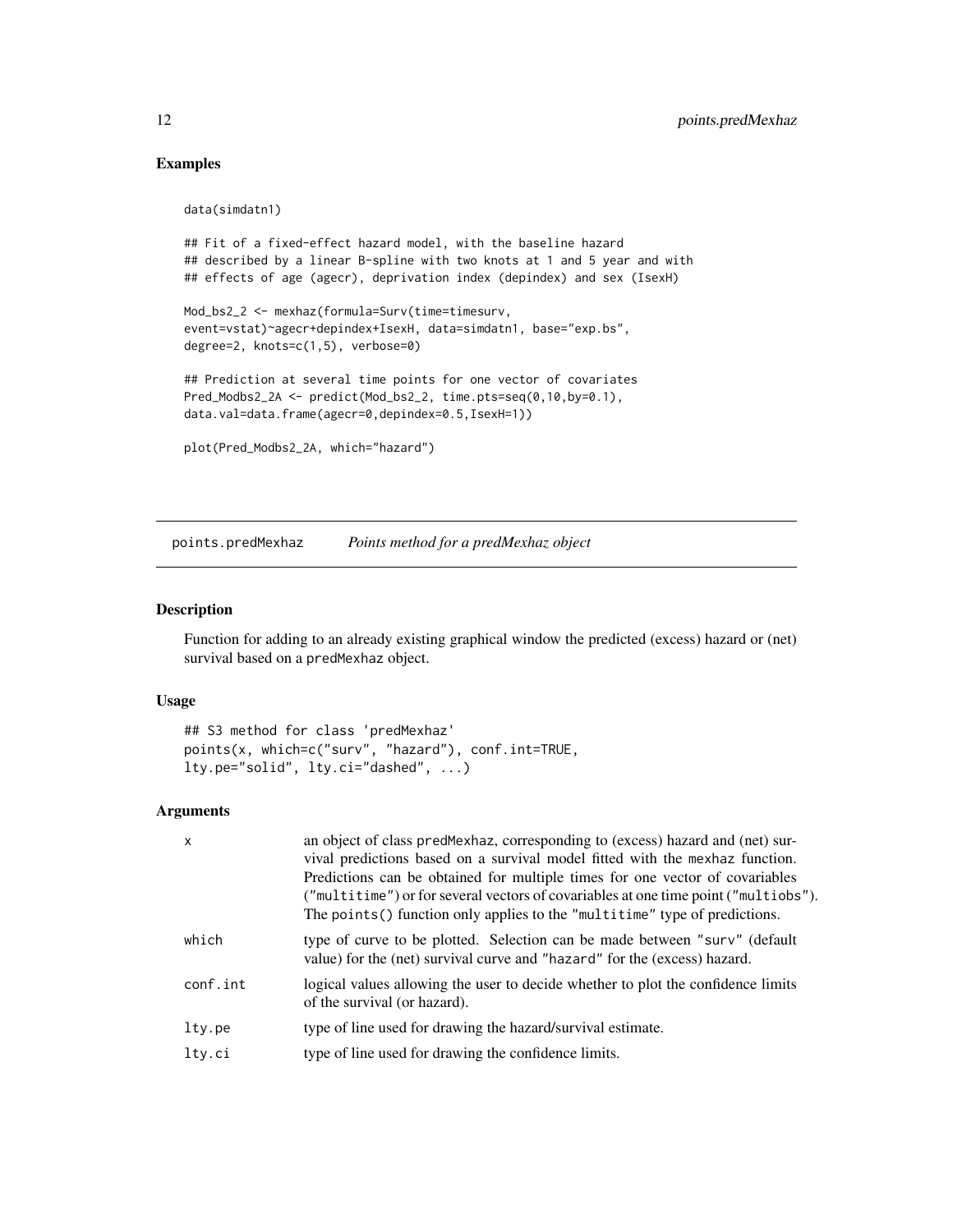#### <span id="page-12-0"></span>predict.mexhaz 13

... additional parameters that are directly passed to the points function. These parameters, if not already used internally by the points.predMexhaz function, will apply simultaneously to the point estimate and confidence limit curves.

#### See Also

[predict.mexhaz](#page-12-1), [plot.predMexhaz](#page-10-1)

#### Examples

data(simdatn1)

## Fit of a fixed-effect hazard model, with the baseline hazard ## described by a linear B-spline with two knots at 1 and 5 year and with ## effects of age (agecr), deprivation index (depindex) and sex (IsexH)

```
Mod_bs2_2 <- mexhaz(formula=Surv(time=timesurv,
event=vstat)~agecr+depindex+IsexH, data=simdatn1, base="exp.bs",
degree=2, knots=c(1,5), verbose=0)
```
## Prediction at several time points for one vector of covariates Pred\_Modbs2\_2A <- predict(Mod\_bs2\_2, time.pts=seq(0,10,by=0.1), data.val=data.frame(agecr=0,depindex=0.5,IsexH=1))

```
plot(Pred_Modbs2_2A, which="hazard", col="red")
points(Pred_Modbs2_2A, which="hazard", conf.int=FALSE)
```
<span id="page-12-1"></span>predict.mexhaz *Predictions based on a mexhaz model*

#### **Description**

Function for predicting the (excess) hazard and the corresponding (net) survival from a model fitted with the mexhaz function for a particular vector of covariables. If the survival model was fitted with an expected hazard (excess hazard model), the estimates obtained are excess hazard and net survival estimates. Corresponding variance estimates are based on the Delta Method or Monte Carlo simulation (based on the assumption of multivariate normality of the model parameter estimates). When the model includes a random effect, predictions can be made for a particular cluster (using the corresponding shrinkage estimate) or for the value 0 of the random effect. This function allows the computation of the hazard and the survival at one time point for several vectors of covariables or for one vector of covariables at several time points.

#### Usage

```
## S3 method for class 'mexhaz'
predict(object, time.pts, data.val = data.frame(.NotUsed=NA),
cluster=NULL, conf.int=c("delta","simul","none"), level=0.95,
```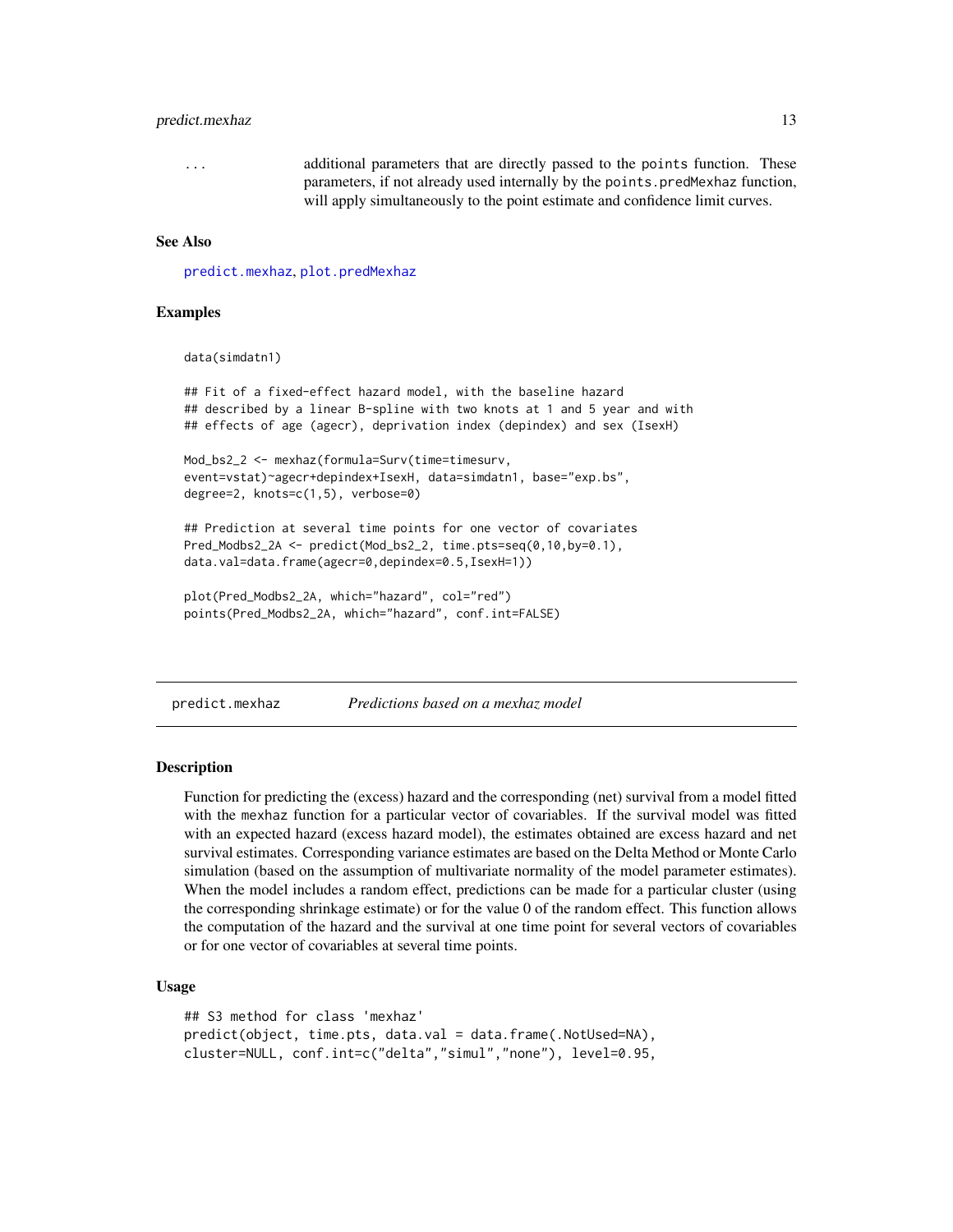```
delta.type.h=c("log", "plain"), delta.type.s=c("log-log", "log",
"plain"), nb.sim = 10000, include.gradient=FALSE, ...)
```
# Arguments

| object           | an object of class mexhaz, corresponding to a hazard-based regression model<br>fitted with the mexhaz function.                                                                                                                                                                                                                                                                                                                                                                                                                   |
|------------------|-----------------------------------------------------------------------------------------------------------------------------------------------------------------------------------------------------------------------------------------------------------------------------------------------------------------------------------------------------------------------------------------------------------------------------------------------------------------------------------------------------------------------------------|
| time.pts         | a vector of numerical values representing the time points at which predictions<br>are requested. Time values greater than the maximum follow-up time on which<br>the model estimation was based are discarded.                                                                                                                                                                                                                                                                                                                    |
| data.val         | a data. frame containing the values of the covariables at which predictions<br>should be calculated.                                                                                                                                                                                                                                                                                                                                                                                                                              |
| cluster          | a single number or character string corresponding to the name of the cluster for<br>which predictions should be calculated. In that case, standard errors of predic-<br>tion are obtained with the approximation of the conditional mean squared error<br>of prediction (without the second-order bias correction term) described in Booth<br>and Hobert. This argument is not used if the model is a fixed effect model. The<br>default value is NULL: this corresponds to prediction for the value 0 of the ran-<br>dom effect. |
| conf.int         | method to be used to compute confidence limits. Selection can be made between<br>the following options: "delta" for the Delta Method (default value); "simul"<br>for Monte Carlo simulations (can be time-consuming, especially for models us-<br>ing B-splines for the logarithm of the baseline hazard); "none" indicates absence<br>of confidence limits estimation.                                                                                                                                                           |
| level            | a number in $(0,1)$ specifying the level of confidence for computing the confi-<br>dence intervals of the hazard and the survival. By default, level=0.95.                                                                                                                                                                                                                                                                                                                                                                        |
| delta.type.h     | type of confidence limits for the hazard when using the Delta Method. If delta. type. h="log"<br>(default value), the confidence limits are based on a Wald-type confidence in-<br>terval for the logarithm of the hazard, otherwise they are based directly on a<br>Wald-type CI for the hazard.                                                                                                                                                                                                                                 |
| delta.type.s     | type of confidence limits for the survival when using the Delta Method. If<br>delta.type.s="log-log" (default value), the confidence limits are based on<br>a Wald-type confidence interval for the logarithm of the cumulative hazard; if<br>delta.type.s="log", they are based on a Wald-type CI for the cumulative<br>hazard; otherwise they are based directly on a Wald-type CI for the survival.                                                                                                                            |
| include.gradient |                                                                                                                                                                                                                                                                                                                                                                                                                                                                                                                                   |
|                  | logical value allowing the function to return the components of the gradient of<br>the logarithm of the hazard and of the logarithm of the cumulative hazard for<br>each prediction. This argument is used only if conf.int="delta". The default<br>value is FALSE.                                                                                                                                                                                                                                                               |
| nb.sim           | integer value representing the number of simulations used to estimate the con-<br>fidence limits for the (excess) hazard and the (net) survival. This argument is<br>used only if conf.int="simul".                                                                                                                                                                                                                                                                                                                               |
| .                | for potential additional parameters.                                                                                                                                                                                                                                                                                                                                                                                                                                                                                              |
|                  |                                                                                                                                                                                                                                                                                                                                                                                                                                                                                                                                   |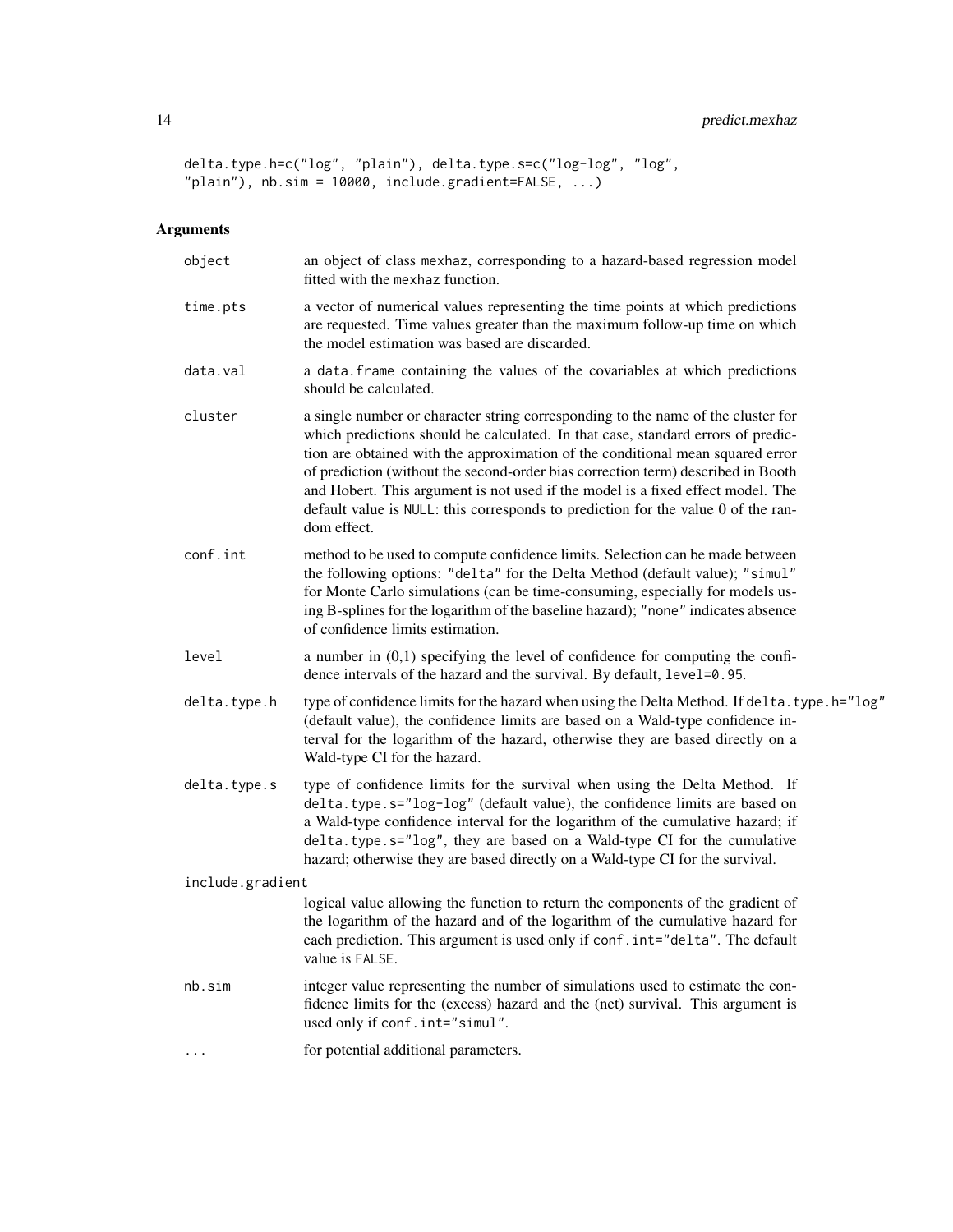# predict.mexhaz 15

# Value

An object of class predMexhaz that can be used by the functions plot.predMexhaz and points.predMexhaz to produce graphics of the (excess) hazard and the (net) survival. It contains the following elements:

| call        | the mexhaz function call on which the model is based.                                                                                                                                                                                                                                                                                                              |
|-------------|--------------------------------------------------------------------------------------------------------------------------------------------------------------------------------------------------------------------------------------------------------------------------------------------------------------------------------------------------------------------|
| results     | a data. frame consisting of: the time points at which the (excess) hazard and<br>the (net) survival have been calculated; the values of the covariables used to<br>estimate the (excess) hazard and the (net) survival; the (excess) hazard values<br>with their confidence limits; and the (net) survival values with their confidence<br>limits.                 |
| variances   | a data. frame consisting of two columns: the variance of the logarithm of the<br>(excess) hazard and the variance of the (excess) cumulative hazard for each time<br>points or each vector of covariables. The object variances is produced only<br>when conf.int="delta".                                                                                         |
| grad.loghaz | a data. frame consisting of the components of the gradient of the logarithm<br>of the (excess) hazard for each time points or each vector of covariables. The<br>number of columns corresponds to the number of model parameters. This object<br>is produced only when conf.int="delta" and include.gradient=TRUE.                                                 |
| grad.logcum | a data. frame consisting of the components of the gradient of the logarithm of<br>the (excess) cumulative hazard for each time points or each vector of covari-<br>ables. The number of columns corresponds to the number of model parameters.<br>This object is produced only when conf.int="delta" and include.gradient=TRUE.                                    |
| <b>VCOV</b> | a matrix corresponding to the covariance matrix used to compute the confidence<br>intervals.                                                                                                                                                                                                                                                                       |
| type        | the type of predictions produced. Can take the value "multitime" (compu-<br>tation of the hazard and the survival at at several time points for one vector<br>of covariables) or multiobs (computation of the hazard and the survival at<br>at one time point for several vectors of covariables). This value is used by<br>plot.predMexhaz and points.predMexhaz. |
| ci.method   | the method used to compute confidence limits.                                                                                                                                                                                                                                                                                                                      |
| level       | level of confidence used to compute confidence limits.                                                                                                                                                                                                                                                                                                             |
| delta.type  | type of confidence limits for the hazard and the survival when using the Delta<br>Method.                                                                                                                                                                                                                                                                          |
| nb.sim      | number of simulations used to estimate the confidence limits when ci. method = "simul".                                                                                                                                                                                                                                                                            |

# Author(s)

Hadrien Charvat, Aurelien Belot

# References

Charvat H, Remontet L, Bossard N, Roche L, Dejardin O, Rachet B, Launoy G, Belot A; CENSUR Working Survival Group. A multilevel excess hazard model to estimate net survival on hierarchical data allowing for non-linear and non-proportional effects of covariates. Stat Med 2016;35:3066- 3084 (doi: 10.1002/sim.6881)

Booth JG, Hobert JP. Standard errors of prediction in generalized linear mixed models. J Am Stat Assoc 1998;93:262-272 (doi: 10.2307/2669622).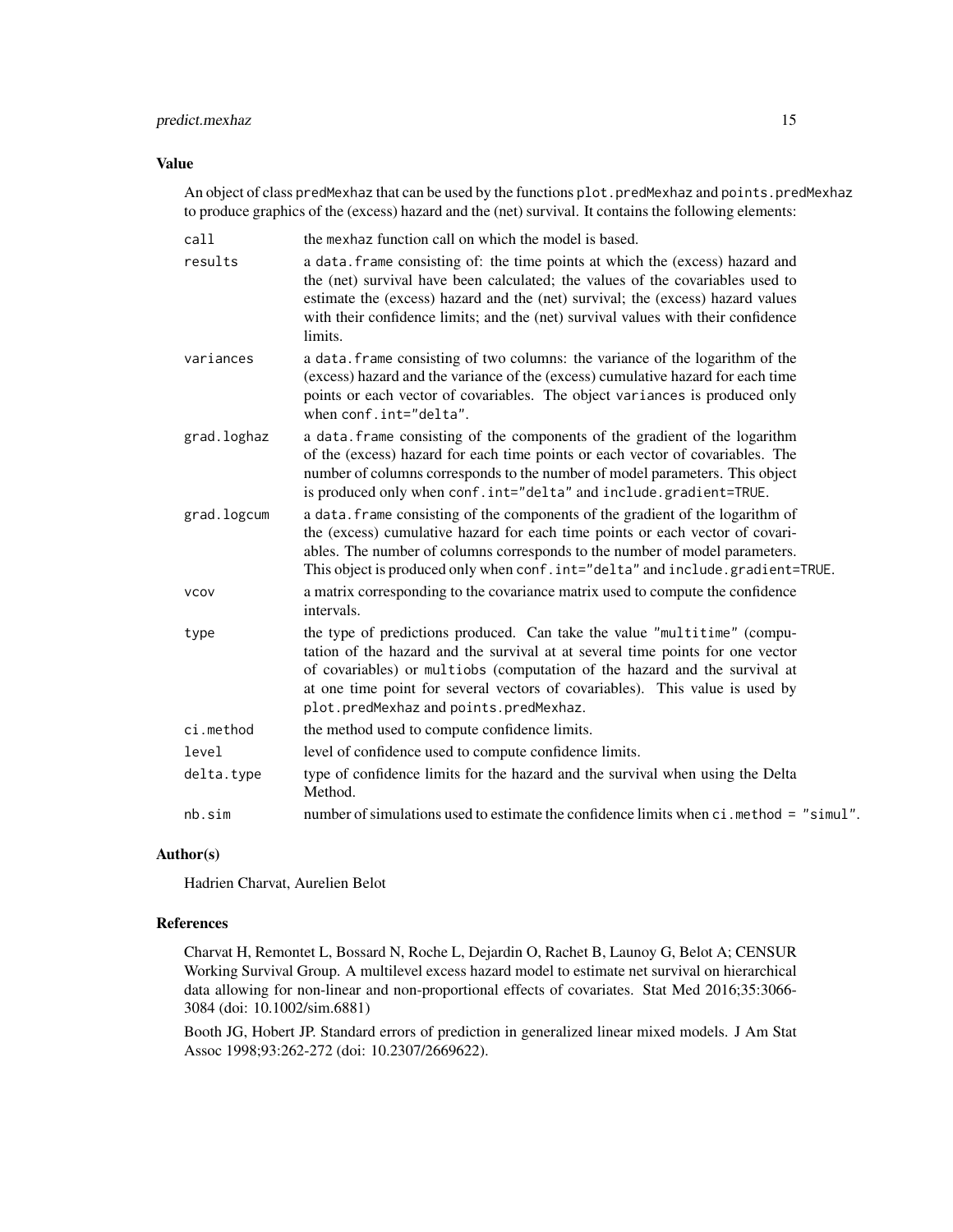#### <span id="page-15-0"></span>See Also

[print.predMexhaz](#page-16-1), [plot.predMexhaz](#page-10-1), [points.predMexhaz](#page-11-1)

#### Examples

data(simdatn1)

```
## Fit of a fixed-effect hazard model, with the baseline hazard
## described by a linear B-spline with two knots at 1 and 5 year and with
## effects of age (agecr), deprivation index (depindex) and sex (IsexH)
```

```
Mod_bs1_2 <- mexhaz(formula=Surv(time=timesurv,
event=vstat)~agecr+depindex+IsexH, data=simdatn1, base="exp.bs",
degree=1, knots=c(1,5), verbose=0)
```

```
## Prediction at several time points for one vector of covariates
Pred_Modbs1_2A <- predict(Mod_bs1_2, time.pts=seq(0.1,10,by=0.1),
data.val=data.frame(agecr=0,depindex=0.5,IsexH=1))
```

```
## Prediction for several vectors of covariates at one time point
Pred_Modbs1_2B <- predict(Mod_bs1_2, time.pts=10,
data.val=data.frame(agecr=c(-0.2,-0.1,0), depindex=c(0.5,0.5,0.5),
IsexH=c(1,1,1)))
```

```
## Prediction for all individuals of the study population at one time point
Pred_Modbs1_2C <- predict(Mod_bs1_2, time.pts=10,
data.val=simdatn1)
```
# Example of cluster-specific prediction (not run)

```
## Fit of a mixed-effect excess hazard model, with the baseline hazard
## described by a cubic B-spline with two knots at 1 and 5 year
```

```
# Mod_bs3_2mix <- mexhaz(formula=Surv(time=timesurv,
# event=vstat)~agecr+IsexH, data=simdatn1, base="exp.bs", degree=3,
# knots=c(1,5), expected="popmrate", random="clust", verbose=1000)
```

```
## Prediction at several time points for an individual in cluster 15
## with a specific vector of covariables
# Pred_Modbs3_2A <- predict(Mod_bs3_2mix,
# time.pts=seq(0.1,10,by=0.1), data.val=data.frame(agecr=0.2, IsexH=1),
# cluster=15)
```
<span id="page-15-1"></span>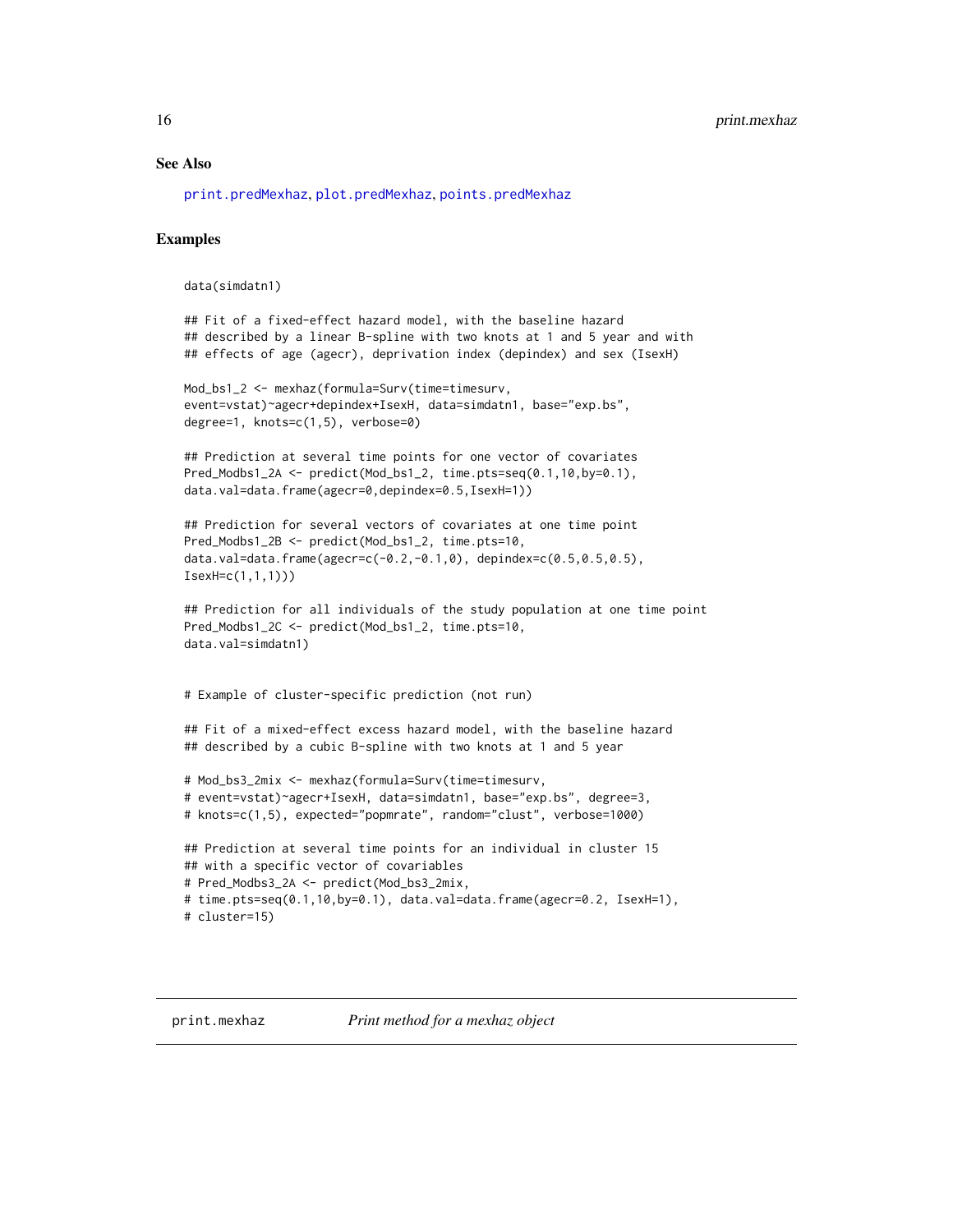# <span id="page-16-0"></span>print.predMexhaz 17

# Description

Display the model call as well as the values of the estimated model parameters.

#### Usage

## S3 method for class 'mexhaz'  $print(x, \ldots)$ 

#### Arguments

|          | an object of class mexhaz.                                 |
|----------|------------------------------------------------------------|
| $\cdots$ | represents additional parameters directly passed to print. |

## See Also

[mexhaz](#page-5-1), [summary.mexhaz](#page-21-1)

# Examples

data(simdatn1)

## Fit of a mixed-effect excess hazard model, with the baseline hazard ## described by a Weibull distribution (without covariables)

Mod\_weib\_mix <- mexhaz(formula=Surv(time=timesurv, event=vstat)~1, data=simdatn1, base="weibull", expected="popmrate", verbose=0, random="clust")

```
print(Mod_weib_mix)
```
<span id="page-16-1"></span>print.predMexhaz *Print method for a predMexhaz object*

#### Description

Display the first lines of the data.frame containing the predictions provided by the predMexhaz function.

#### Usage

```
## S3 method for class 'predMexhaz'
print(x, \ldots)
```
#### Arguments

|          | an object of class predMexhaz.                             |
|----------|------------------------------------------------------------|
| $\cdots$ | represents additional parameters directly passed to print. |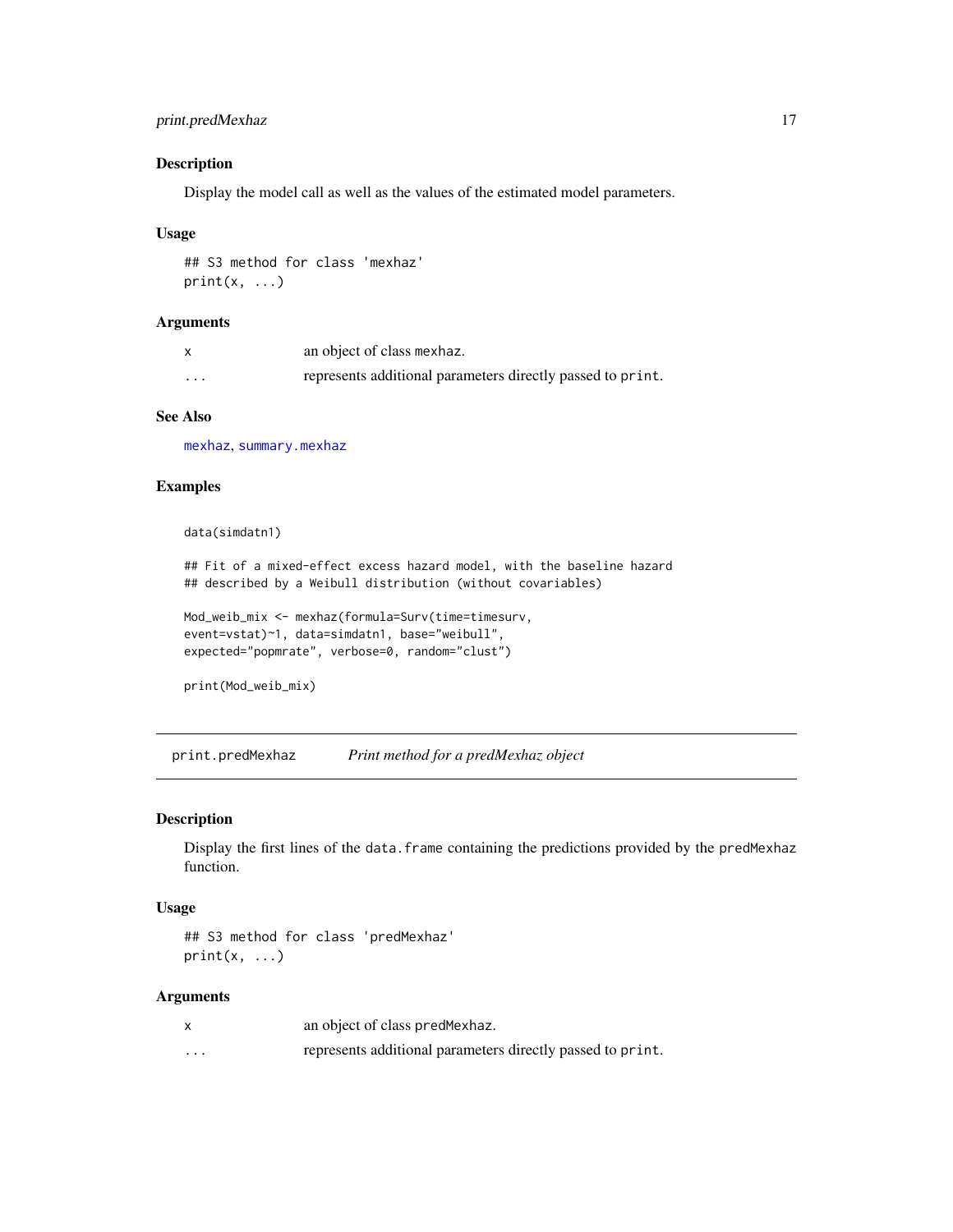# See Also

[predict.mexhaz](#page-12-1)

# Examples

data(simdatn1)

```
## Fit of a fixed-effect hazard model, with the baseline hazard
## described by a linear B-spline with two knots at 1 and 5 year and with
## effects of age (agecr), deprivation index (depindex) and sex (IsexH)
```

```
Mod_bs1_2 <- mexhaz(formula=Surv(time=timesurv,
event=vstat)~agecr+depindex+IsexH, data=simdatn1, base="exp.bs",
degree=1, knots=c(1,5), verbose=0)
```

```
## Prediction at several time points for one vector of covariates
Pred_Modbs1_2A <- predict(Mod_bs1_2, time.pts=seq(0.1,10,by=0.1),
data.val=data.frame(agecr=0,depindex=0.5,IsexH=1), conf.int="delta")
```
print(Pred\_Modbs1\_2A)

<span id="page-17-1"></span>print.summary.mexhaz *Printing method for a summary.mexhaz object*

#### Description

Display the model call, the values of the estimated model parameters, as well as the corresponding hazard ratios (only for proportional effects).

#### Usage

## S3 method for class 'summary.mexhaz'  $print(x, \ldots)$ 

### **Arguments**

|         | an object of class summary.mexhaz.                         |
|---------|------------------------------------------------------------|
| $\cdot$ | represents additional parameters directly passed to print. |

# See Also

[mexhaz](#page-5-1), [print.mexhaz](#page-15-1), [summary.mexhaz](#page-21-1)

<span id="page-17-0"></span>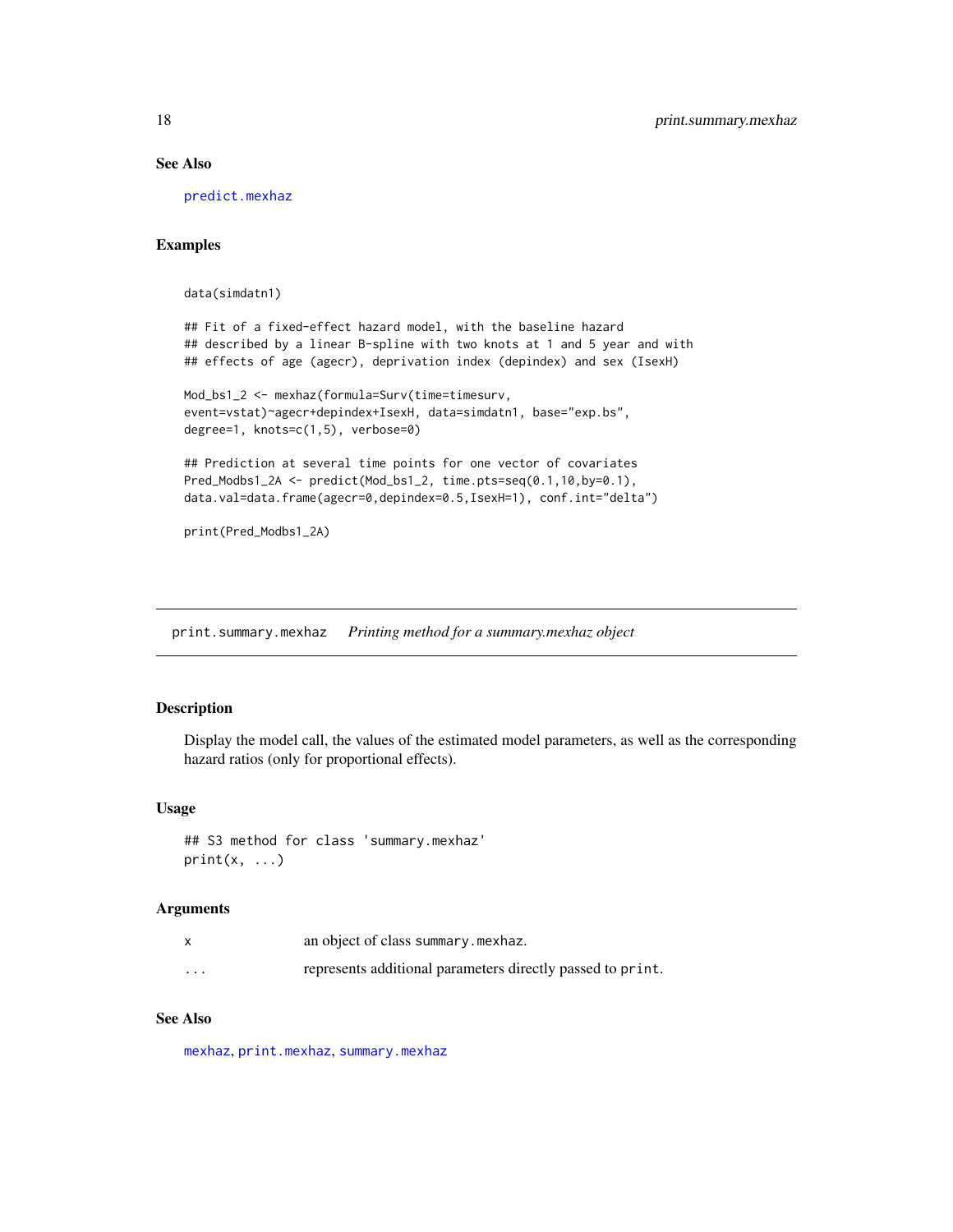#### <span id="page-18-0"></span>ranef and the contract of the contract of the contract of the contract of the contract of the contract of the contract of the contract of the contract of the contract of the contract of the contract of the contract of the

# Examples

```
data(simdatn1)
## Fit of a mixed-effect excess hazard model, with the baseline hazard
## described by a Weibull distribution (without covariables)
Mod_weib <- mexhaz(formula=Surv(time=timesurv,
event=vstat)~1, data=simdatn1, base="weibull", verbose=0)
summary(Mod_weib)
```
# <span id="page-18-1"></span>ranef *Method for extracting random effects*

# Description

This is a generic function.

# Usage

ranef $(x, \ldots)$ 

#### Arguments

| $\mathsf{x}$ | a fitted object from which random effects can be extracted. |
|--------------|-------------------------------------------------------------|
| .            | might be used by some methods using this generic function.  |

# Value

see the documentation for the specific class.

# See Also

[fixef](#page-3-1)

# Examples

## See the specific class documentation.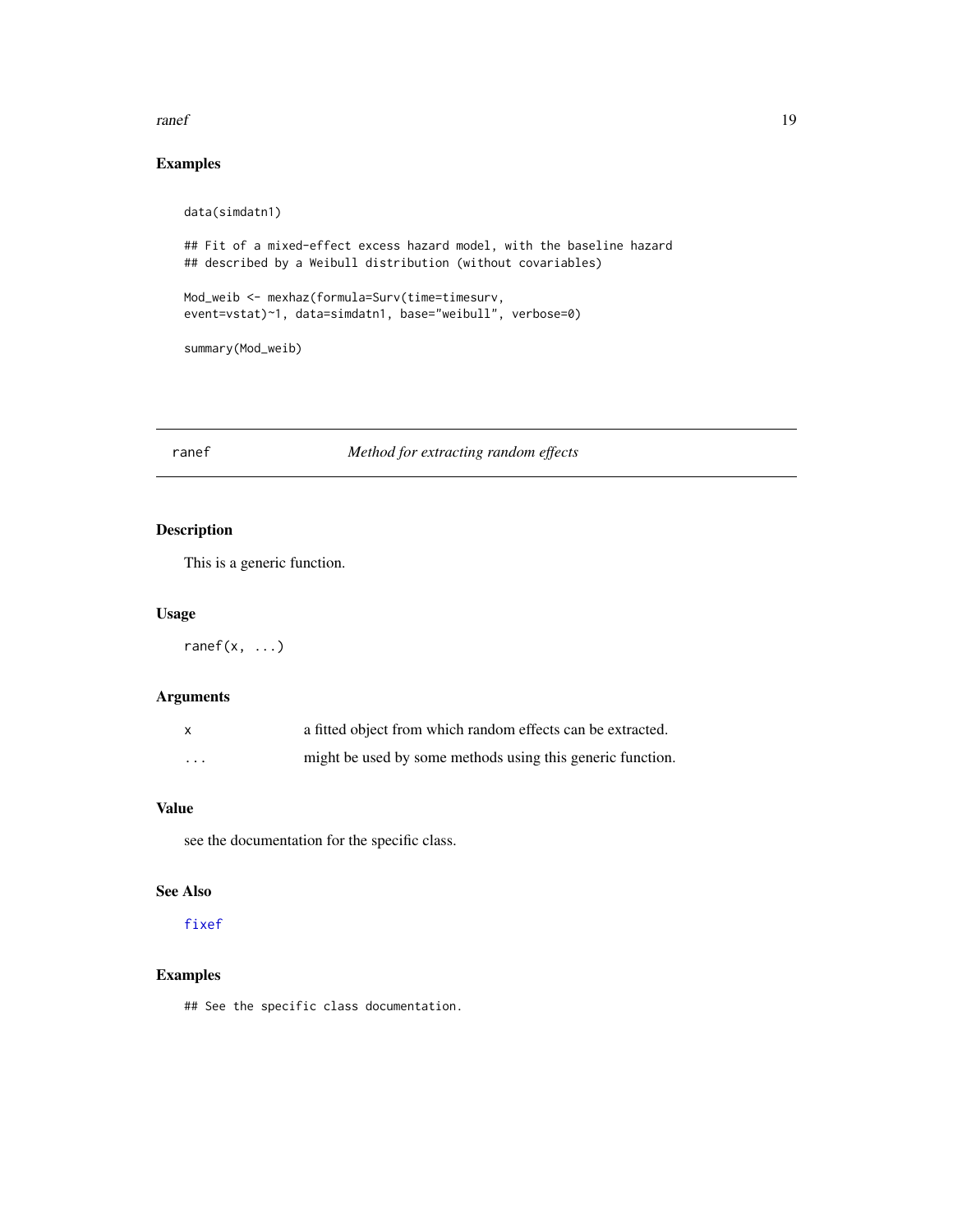<span id="page-19-1"></span><span id="page-19-0"></span>

Display a data frame containing the cluster-specific random effects with their standard errors.

#### Usage

```
## S3 method for class 'mexhaz'
ranef(x, \ldots)
```
# Arguments

| $\mathsf{X}$            | an object of class mexhaz. |
|-------------------------|----------------------------|
| $\cdot$ $\cdot$ $\cdot$ | not used.                  |

# Value

A data frame with three columns containing the cluster names, the random effect estimates, and their standard errors.

# See Also

[mexhaz](#page-5-1)

# Examples

data(simdatn1)

## Fit of a mixed-effect excess hazard model, with the baseline hazard ## described by a Weibull distribution (without covariables)

```
Mod_weib_mix <- mexhaz(formula=Surv(time=timesurv,
event=vstat)~1, data=simdatn1, base="weibull",
expected="popmrate", verbose=0, random="clust")
```
ranef(Mod\_weib\_mix)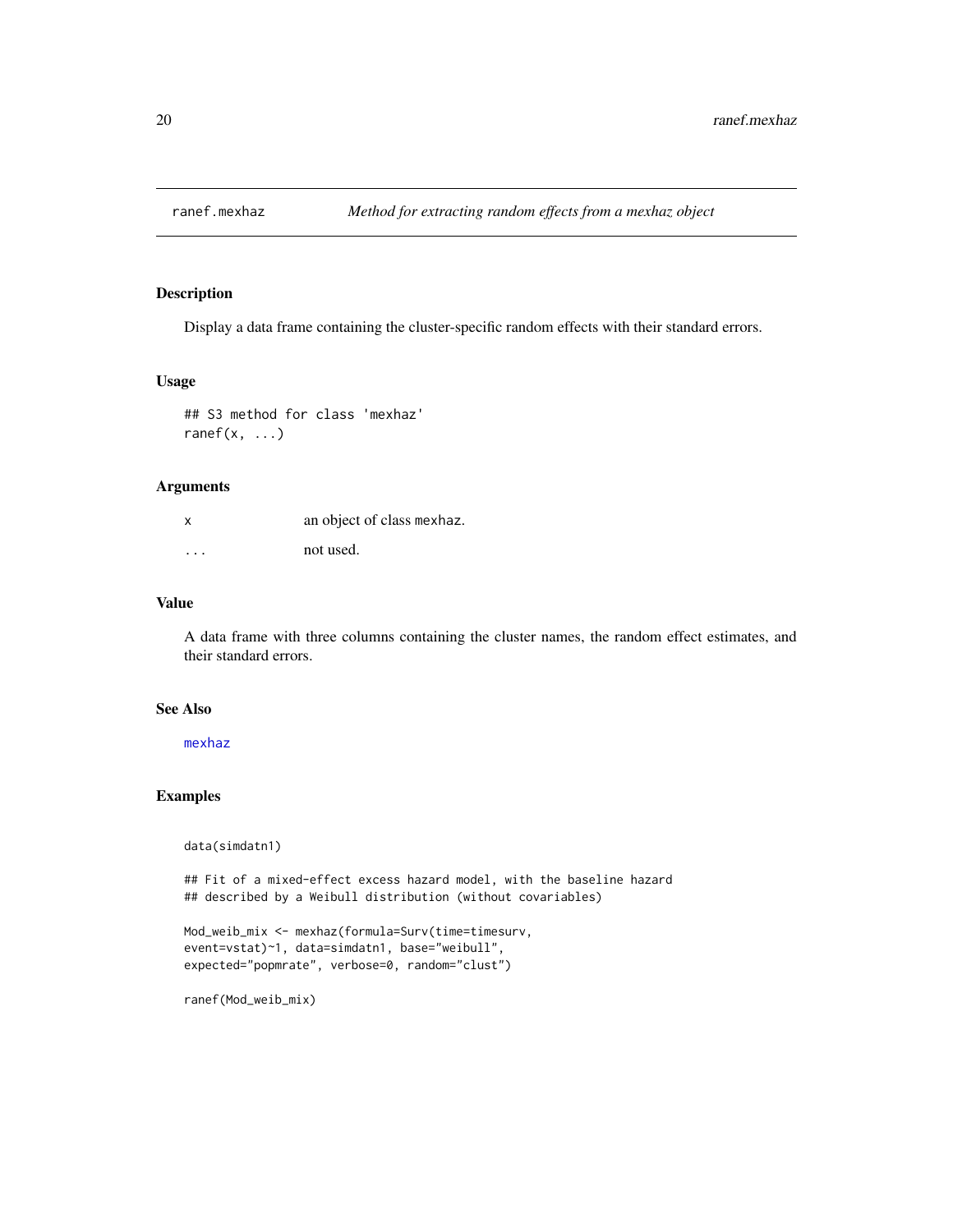<span id="page-20-0"></span>

The simdatn1 dataset has 4000 rows and 8 columns.

# Format

This dataset contains the following columns:

age Age at diagnosis (continuous). agecr Centred and rescaled age variable (age-70)/100. depindex Deprivation index (continuous). **IsexH** Sex  $(0 =$  Female,  $1 =$  Male). clust ID number of the cluster. **vstat** Vital status  $(0 = \text{Alive}, 1 = \text{Dead})$ . timesurv Follow-up time (years). popmrate Population (expected) mortality rate at the time of censoring.

simdatn2 *Simulated dataset*

# Description

The simdatn2 dataset has 4000 rows and 8 columns. The IsexH variable is simulated with a nonproportional effect.

#### Format

This dataset contains the following columns:

age Age at diagnosis (continuous).

agecr Centred and rescaled age variable (age-70)/100.

depindex Deprivation index (continuous).

**IsexH** Sex  $(0 =$  Female,  $1 =$  Male).

clust ID number of the cluster.

**vstat** Vital status  $(0 = \text{Alive}, 1 = \text{Dead})$ .

timesurv Follow-up time (years).

popmrate Population (expected) mortality rate at the time of censoring.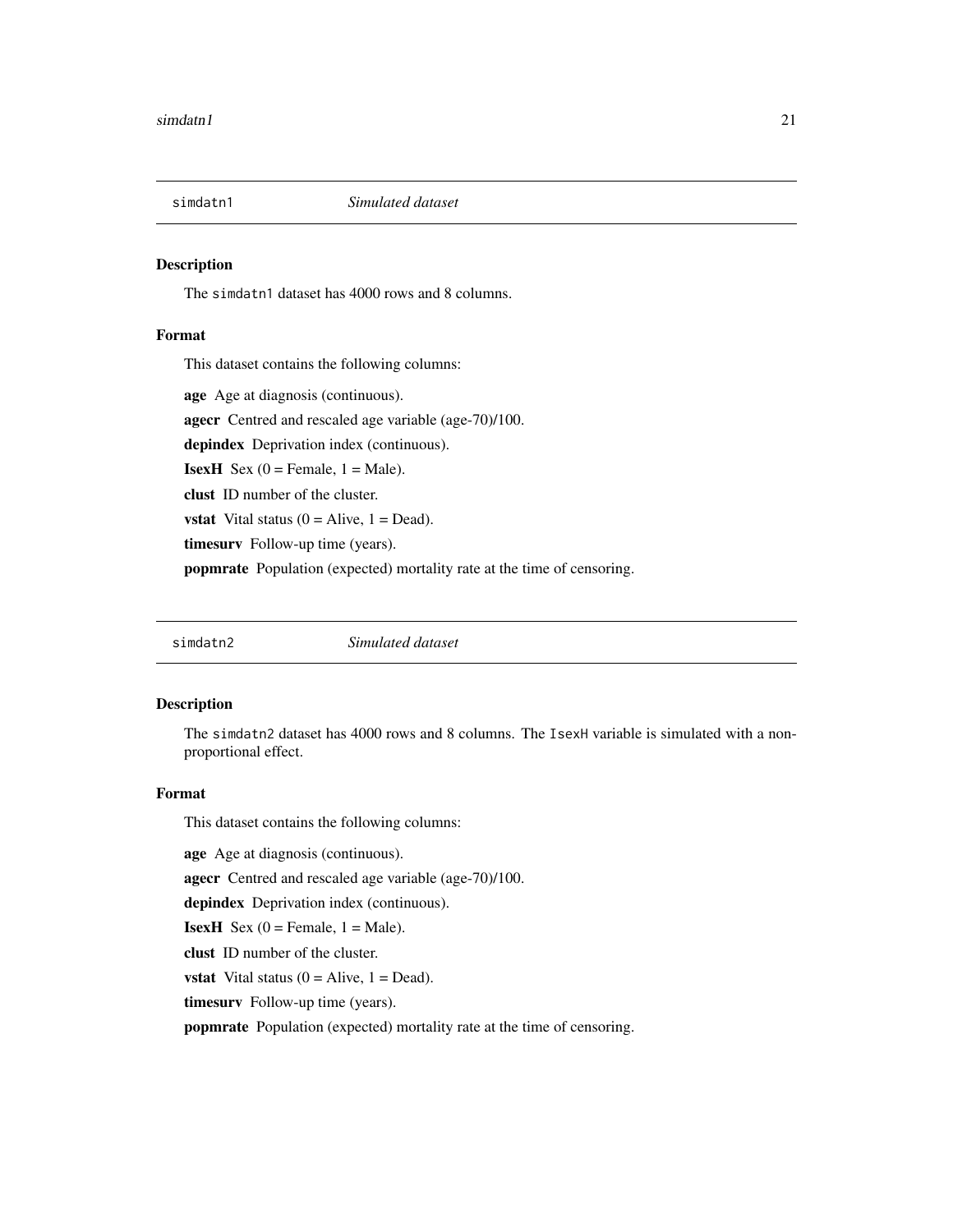<span id="page-21-1"></span><span id="page-21-0"></span>

Produces a summary of a mexhaz object.

#### Usage

## S3 method for class 'mexhaz' summary(object, ...)

# Arguments

| object   | an object of class mexhaz.                                   |
|----------|--------------------------------------------------------------|
| $\cdots$ | represents additional parameters directly passed to summary. |

# See Also

[mexhaz](#page-5-1), [print.mexhaz](#page-15-1), [print.summary.mexhaz](#page-17-1)

#### Examples

```
data(simdatn1)
## Fit of a mixed-effect excess hazard model, with the baseline hazard
## described by a Weibull distribution (without covariables)
Mod_weib <- mexhaz(formula=Surv(time=timesurv,
event=vstat)~1, data=simdatn1, base="weibull", verbose=0)
summary(Mod_weib)
```
<span id="page-21-2"></span>update.mexhaz *Update of a mexhaz model*

#### Description

Function allowing the user to update an existing mexhaz model. All the arguments of the model can be updated. If the argument 'init' is not provided, the function uses the estimated values of the existing model as starting values for the corresponding parameters of the new model.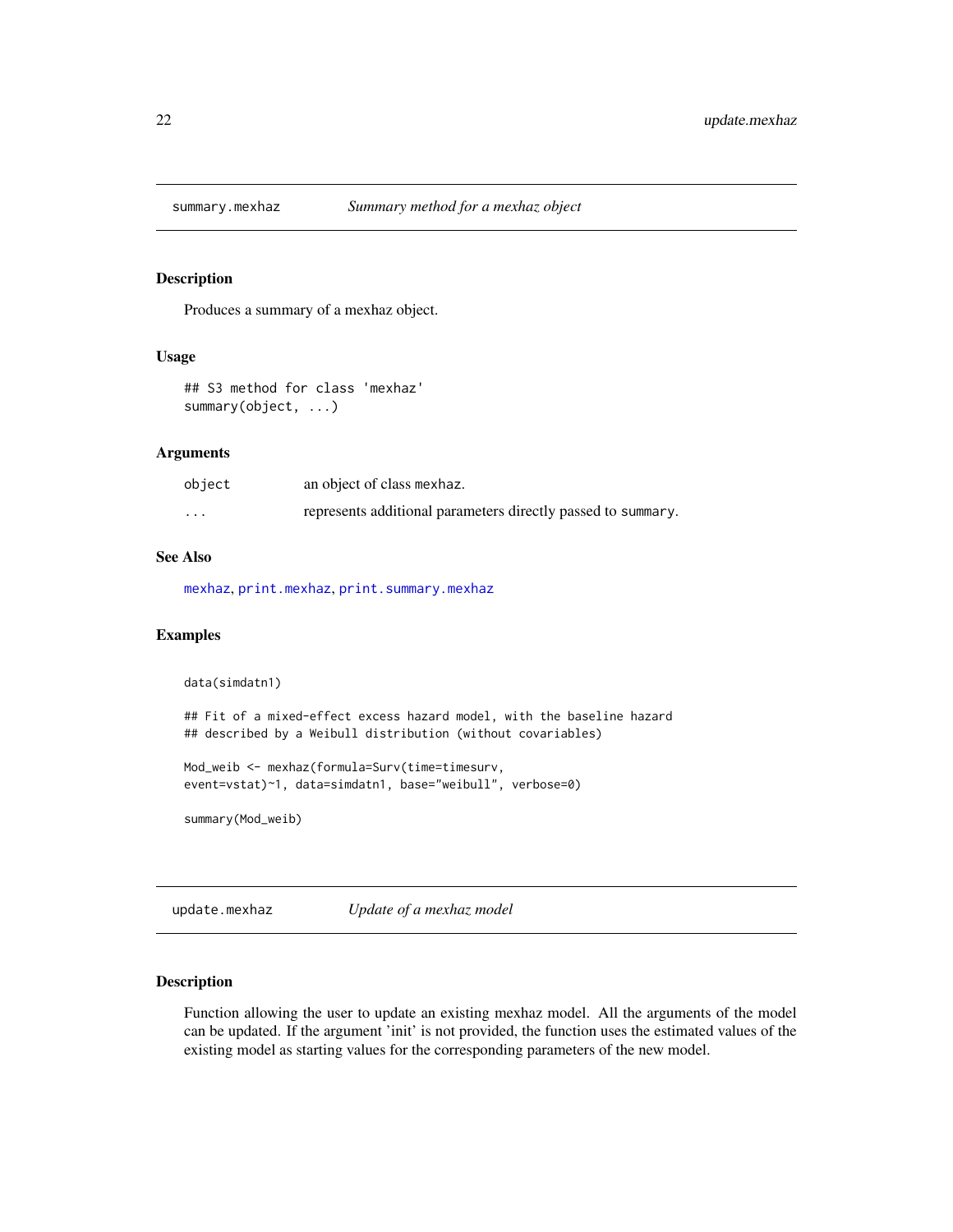# <span id="page-22-0"></span>update.mexhaz 23

# Usage

```
## S3 method for class 'mexhaz'
update(object, formula, data, expected = NULL,
base = c("weibull","exp.bs", "exp.ns", "pw.cst"), degree = 3, knots =
NULL, bound = NULL, n.gleg = 20, init = NULL, random = NULL, n.ghq =10, fnoptim = c("nlm", "optim"), verbose = 100, method = "Nelder-Mead",
iterlim=10000, numHess=FALSE, print.level=1,...)
```
# Arguments

object an object of class mexhaz, corresponding to a survival model fitted with the mexhaz function.

| formula  | a formula object, with the response on the left of the $\sim$ operator, and the linear<br>predictor on the right. The response must be of the form Surv(time, event)<br>for right censored data or Surv(time, time2, event) for counting process<br>style data. The linear predictor accepts a special instruction nph() for specify-<br>ing variables for which a time-dependent effect should be modelled (if several<br>variables are modelled with time-dependent effects, separate these variables in-<br>side the $nph()$ instruction with $a + sign)$ .                                                                        |
|----------|---------------------------------------------------------------------------------------------------------------------------------------------------------------------------------------------------------------------------------------------------------------------------------------------------------------------------------------------------------------------------------------------------------------------------------------------------------------------------------------------------------------------------------------------------------------------------------------------------------------------------------------|
|          | In case time takes the value 0 for some observations when data are entered in the<br>right censored style, it is assumed that these observations refer to events/censoring<br>that occurred on the first day of follow-up. Consequently, a value of 1/730.5<br>(half a day) is substituted in order to make computations possible. However, it<br>should be stressed that this is just a convention and that it does not make much<br>sense if the time scale is not expressed in years. We therefore advise the analyst<br>to deal with 0 time values during the dataset preparation stage.<br>See update. formula for more details. |
| data     | a data. frame containing the variables referred to in the formula, as well as in<br>the expected and random arguments if these arguments are used.                                                                                                                                                                                                                                                                                                                                                                                                                                                                                    |
| expected | name of the variable (must be given in quotes) representing the population (i.e.,<br>expected) hazard. By default, expected=NULL, which means that the function<br>estimates the overall hazard (and not the excess hazard).                                                                                                                                                                                                                                                                                                                                                                                                          |
| base     | functional form that should be used to model the baseline hazard. Selection<br>can be made between the following options: "weibull" for a Weibull haz-<br>ard, "exp.bs" for a hazard described by the exponential of a B-spline (only<br>B-splines of degree 1, 2 or 3 are accepted), "exp.ns" for a hazard described<br>by the exponential of a restricted cubic B-spline (also called 'natural spline'),<br>"pw.cst" for a piecewise constant hazard. By default, base="weibull".                                                                                                                                                   |
| degree   | if base="exp.bs", degree represents the degree of the B-spline used. Only<br>integer values between 1 and 3 are accepted, and 3 is the default.                                                                                                                                                                                                                                                                                                                                                                                                                                                                                       |
| knots    | if base="exp.bs" or "exp.ns", knots is the vector of interior knots of the<br>spline. If base="pw.cst", knots is the vector defining the endpoints of the time<br>intervals on which the hazard is assumed to be constant. By default, knots=NULL<br>(that is, it produces a B-spline with no interior knots if base="exp.bs", a linear<br>B-spline with no interior knots if base="exp.ns", or a constant hazard over the<br>whole follow-up period if base="pw.cst").                                                                                                                                                               |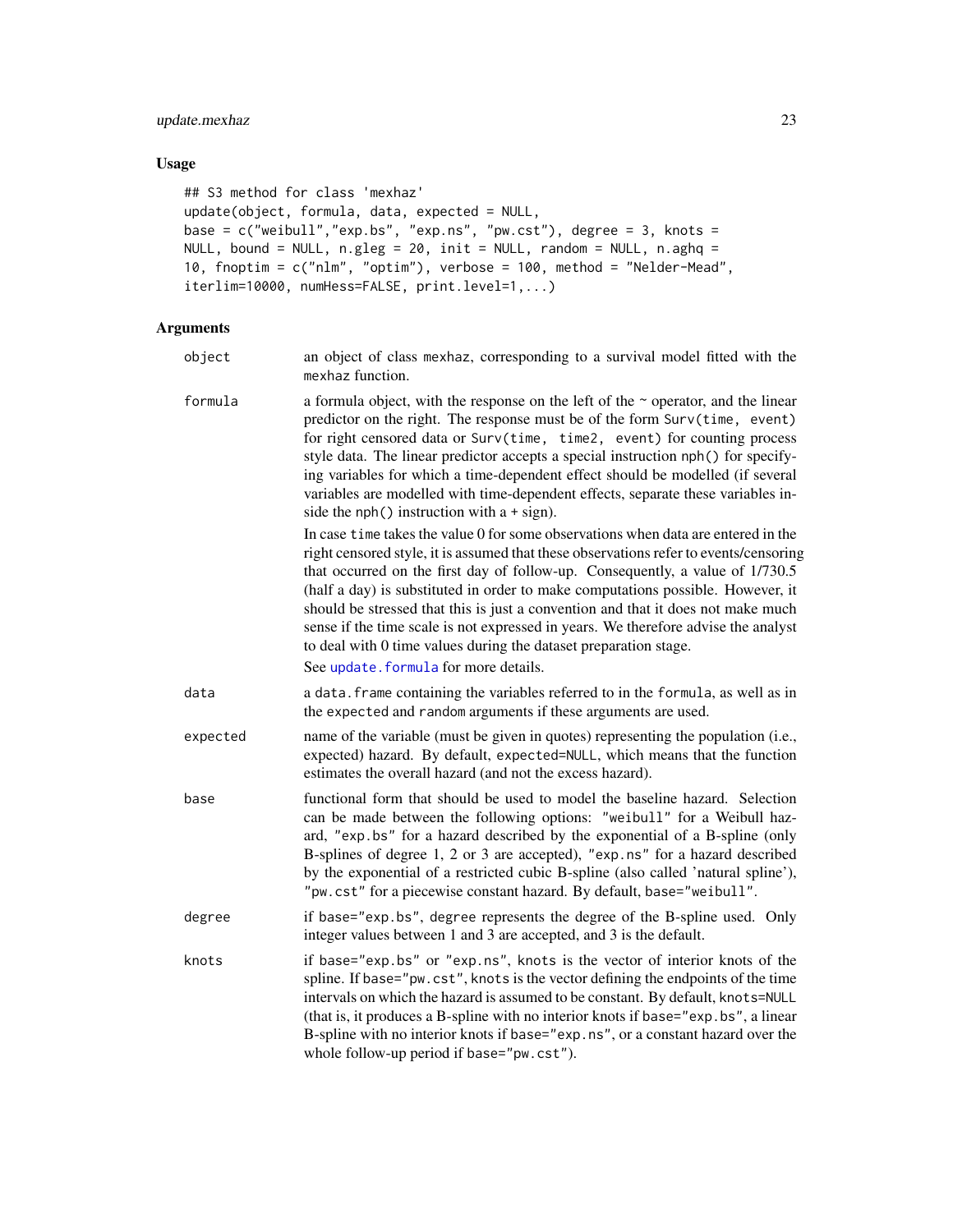| bound   | If base="exp.bs" or base="exp.ns", computation of the B-spline basis re-<br>quires that boundary knots be given. The bound argument allows the user<br>to specify these boundary knots. If base="exp.bs", the interval defined by<br>the boundary knots must at least include the interval $c(\theta, \max(\text{time}))$ (other-<br>wise, there could be problems with ill-conditioned bases). If base="exp.ns",<br>the boundary knots correspond to the knots beyond which the spline is con-<br>trained to be linear (in that case, the boundary knots can be values contained in<br>$c(\theta, \max(\text{time}))$ . By default, the boundary knots are set to $c(\theta, \max(\text{time}))$ . |
|---------|-----------------------------------------------------------------------------------------------------------------------------------------------------------------------------------------------------------------------------------------------------------------------------------------------------------------------------------------------------------------------------------------------------------------------------------------------------------------------------------------------------------------------------------------------------------------------------------------------------------------------------------------------------------------------------------------------------|
| n.gleg  | if base="exp.bs" and degree is equal to 2 or 3, or if base="exp.ns", the cu-<br>mulative hazard is computed via Gauss-Legendre quadrature and n.gleg is the<br>number of quadrature nodes to be used to compute the cumulative hazard. By<br>default, n.gleg=20.                                                                                                                                                                                                                                                                                                                                                                                                                                    |
| init    | vector of initial values. By default init=NULL and the initial values are inter-<br>nally set to the following values:<br>for the baseline hazard:<br>if base="weibull", the scale and shape parameters are set to $0.1$ ;<br>if base="exp. bs", the parameters of the B-spline are all set to $-1$ ;<br>if base="exp.ns", the parameters of the restricted cubic B-spline are all set to<br>$-1;$<br>if base="pw.cst", the logarithm of the piecewise-constant hazards are set to -1;<br>the parameters describing the effects of the covariates are all set to 0;<br>the parameter representing the standard deviation of the random effect is set to<br>0.1.                                     |
| random  | name of the variable to be entered as a random effect (must be given between<br>quotes), representing the cluster membership. By default, random=NULL which<br>means that the function fits a fixed effects model.                                                                                                                                                                                                                                                                                                                                                                                                                                                                                  |
| n.aghq  | number of quadrature points to be used for estimating the cluster-specific marginal<br>likelihoods by adaptive Gauss-Hermite quadrature. By default, n. aghq=10.                                                                                                                                                                                                                                                                                                                                                                                                                                                                                                                                    |
| fnoptim | name of the R optimisation procedure used to maximise the likelihood. Selec-<br>tion can be made between "nlm" (by default) and "optim".                                                                                                                                                                                                                                                                                                                                                                                                                                                                                                                                                            |
| verbose | integer parameter representing the frequency at which the current state of the<br>optimisation process is displayed. Internally, an 'evaluation' is defined as an<br>estimation of the log-likelihood for a given vector of parameters. This means<br>that the number of evaluations is increased each time the optimisation procedure<br>updates the value of any of the parameters to be estimated. If verbose=n (with<br>n an integer), the function will display the current values of the parameters, the<br>log-likelihood and the time elapsed every n evaluations. If verbose=0, nothing<br>is displayed.                                                                                   |
| method  | if fnoptim="optim", method represents the optimisation method to be used<br>by optim. By default, method="Nelder-Mead". This parameter is not used if<br>fnoptim="nlm".                                                                                                                                                                                                                                                                                                                                                                                                                                                                                                                             |
| iterlim | if fnoptim="nlm", iterlim represents the maximum number of iterations be-<br>fore the nlm optimisation procedure is terminated. By default, iterlim is set to<br>10000. This parameter is not used if fnoptim="optim" (in this case, the max-<br>imum number of iterations must be given as part of a list of control parameters<br>via the control argument: see the help page of optim for further details).                                                                                                                                                                                                                                                                                      |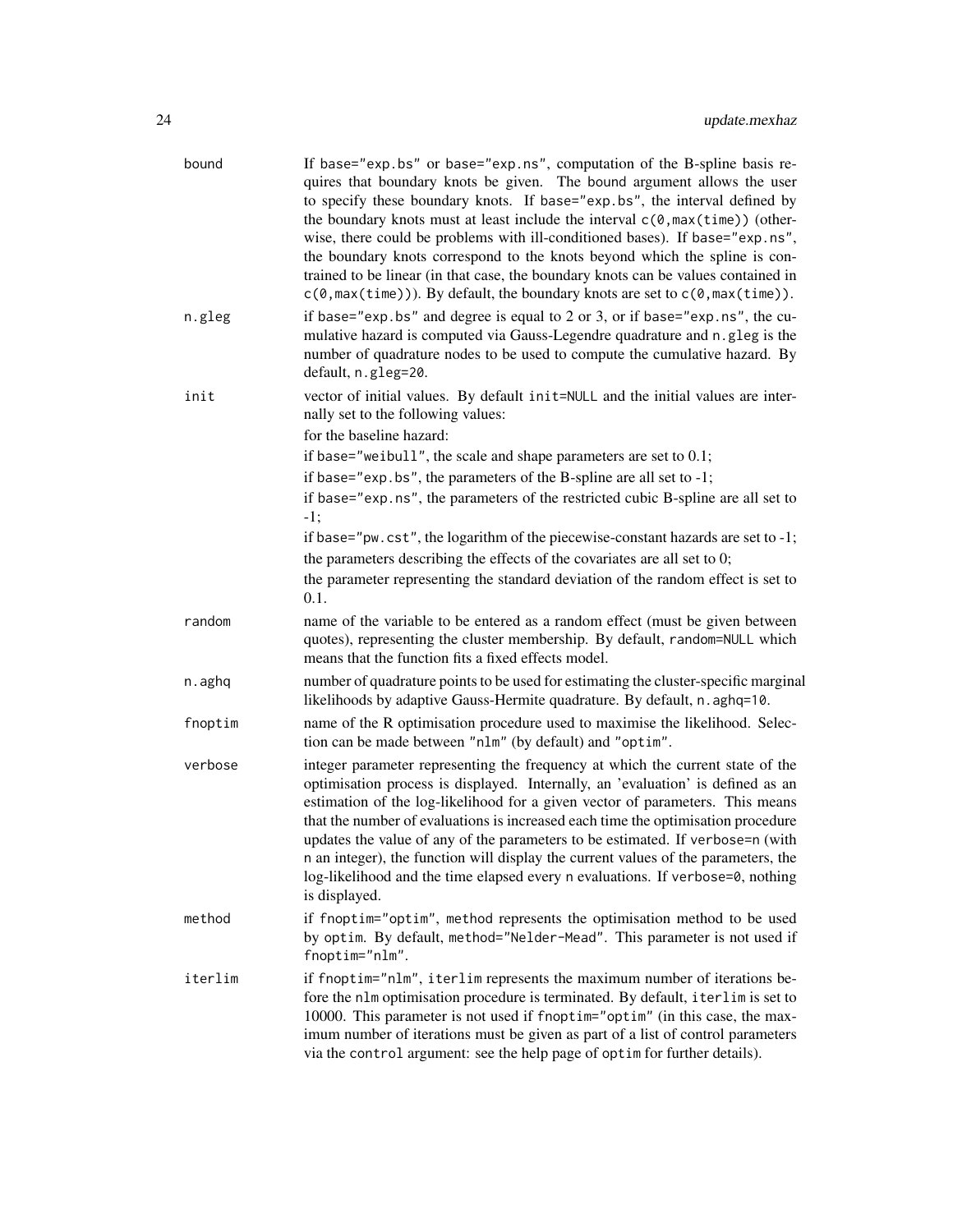# <span id="page-24-0"></span>update.mexhaz 25

| numHess     | logical value allowing the user to choose between the Hessian returned by the<br>optimization algorithm (default) or the Hessian estimated by the hessian func-<br>tion from the numDeriv package. The latter might be more accurate but its esti-<br>mation is more time-consuming. We suggest to use the default Hessian estima-<br>tion procedure during model building and estimate the numDer iv-based Hessian<br>only on the final model. |
|-------------|-------------------------------------------------------------------------------------------------------------------------------------------------------------------------------------------------------------------------------------------------------------------------------------------------------------------------------------------------------------------------------------------------------------------------------------------------|
| print.level | this argument is only used if fnoptim="nlm". It determines the level of printing<br>during the optimisation process. The default value (for the mexhaz function) is<br>set to '1' which means that details on the initial and final step of the optimisation<br>procedure are printed (see the help page of nlm for further details).                                                                                                           |
| .           | represents additional parameters directly passed to nlm or optim to control the<br>optimisation process.                                                                                                                                                                                                                                                                                                                                        |

#### Value

An object of class mexhaz. See [mexhaz](#page-5-1) for more details.

#### Author(s)

Hadrien Charvat, Aurelien Belot

#### References

Charvat H, Remontet L, Bossard N, Roche L, Dejardin O, Rachet B, Launoy G, Belot A; CENSUR Working Survival Group. A multilevel excess hazard model to estimate net survival on hierarchical data allowing for non-linear and non-proportional effects of covariates. Stat Med 2016;35:3066- 3084 (doi: 10.1002/sim.6881)

#### See Also

[mexhaz](#page-5-1)

#### Examples

data(simdatn1)

## Fit of a mixed-effect excess hazard model, with the baseline hazard ## described by a Weibull distribution (without covariables)

```
Mod_weib <- mexhaz(formula=Surv(time=timesurv,
event=vstat)~1, data=simdatn1, base="weibull", verbose=0)
```

```
## Add an effect of gender
Mod_weib_2 <- update(Mod_weib, formula=~.+IsexH)
```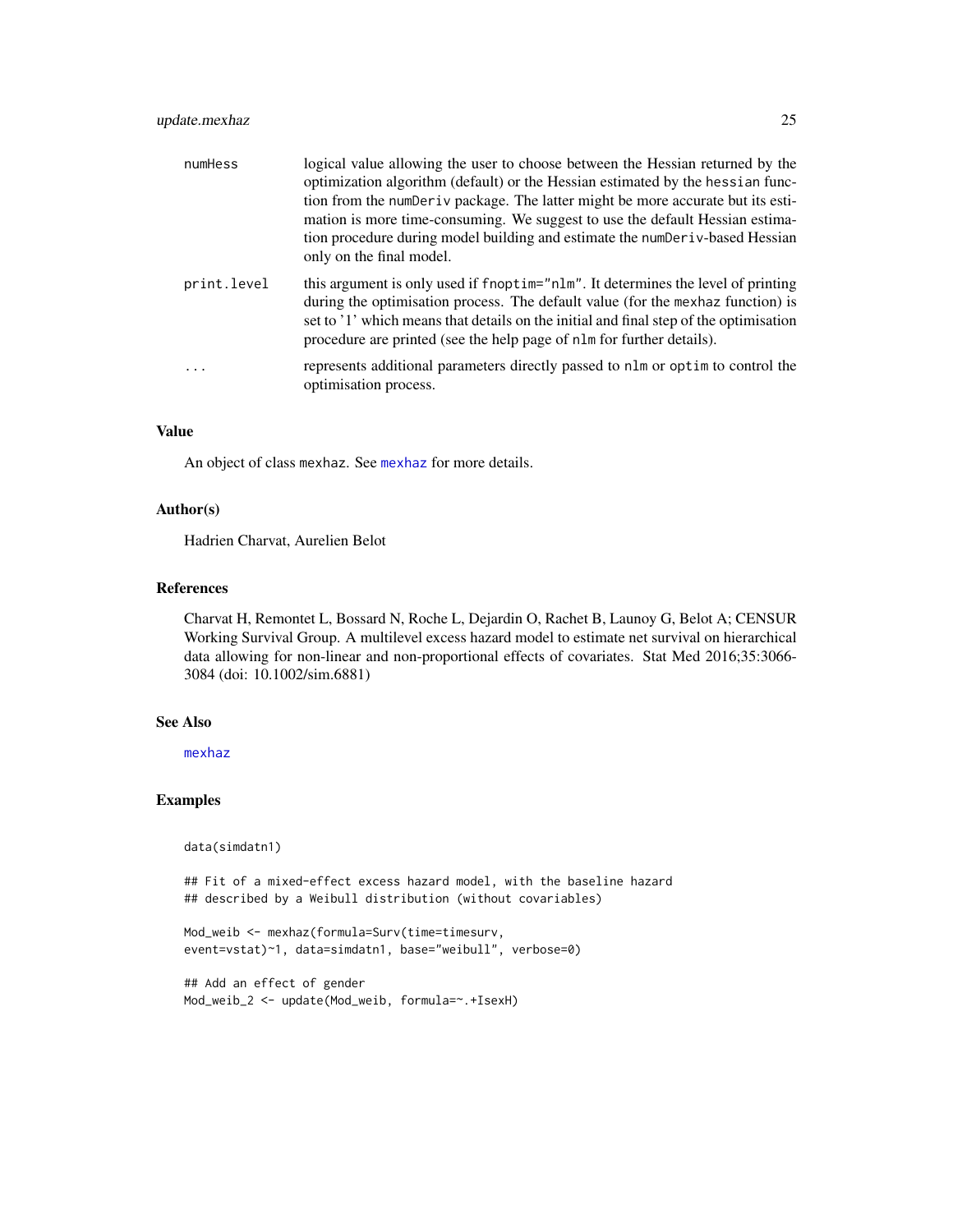<span id="page-25-0"></span>

This is a generic function.

# Usage

vcov(object, ...)

# Arguments

| object | a fitted object from which the covariance matrix can be extracted. |
|--------|--------------------------------------------------------------------|
| .      | may be required by some methods using this generic function.       |

# Value

see the documentation for the specific class.

# Examples

## See the specific class documentation.

<span id="page-25-1"></span>vcov.mexhaz *Method for extracting the covariance matrix of the fixed effects*

# Description

Display a the covariance matrix of the fixed effects of a mexhaz model.

# Usage

## S3 method for class 'mexhaz' vcov(object, ...)

# Arguments

| object   | an object of class mexhaz. |
|----------|----------------------------|
| $\cdots$ | not used.                  |

# Value

The estimated covariance matrix of the fixed effects.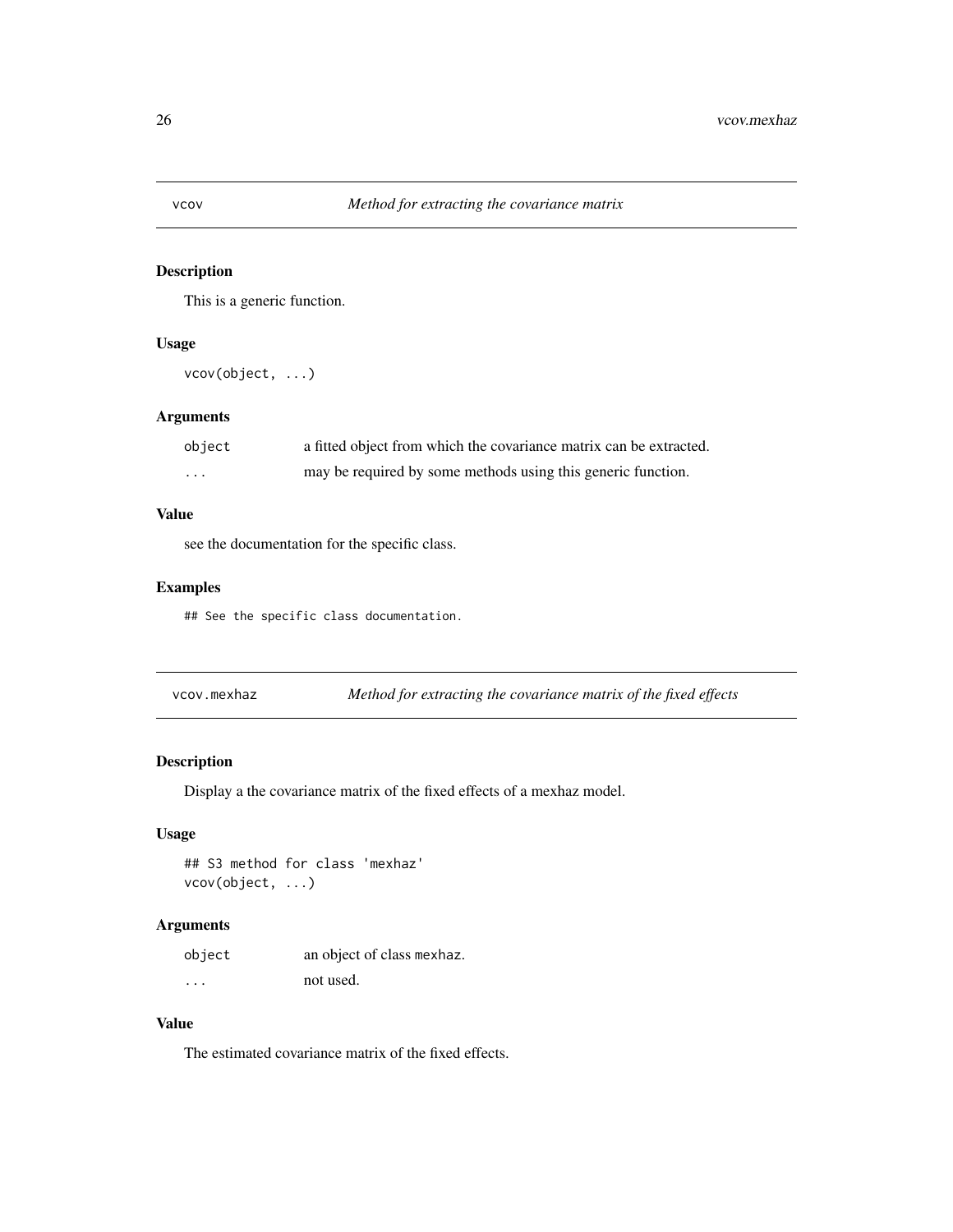# <span id="page-26-0"></span>vcov.mexhaz 27

# See Also

[mexhaz](#page-5-1)

# Examples

data(simdatn1)

## Fit of a mixed-effect excess hazard model, with the baseline hazard ## described by a Weibull distribution (without covariables)

```
Mod_weib_mix <- mexhaz(formula=Surv(time=timesurv,
event=vstat)~1, data=simdatn1, base="weibull",
expected="popmrate", verbose=0, random="clust")
```
vcov(Mod\_weib\_mix)